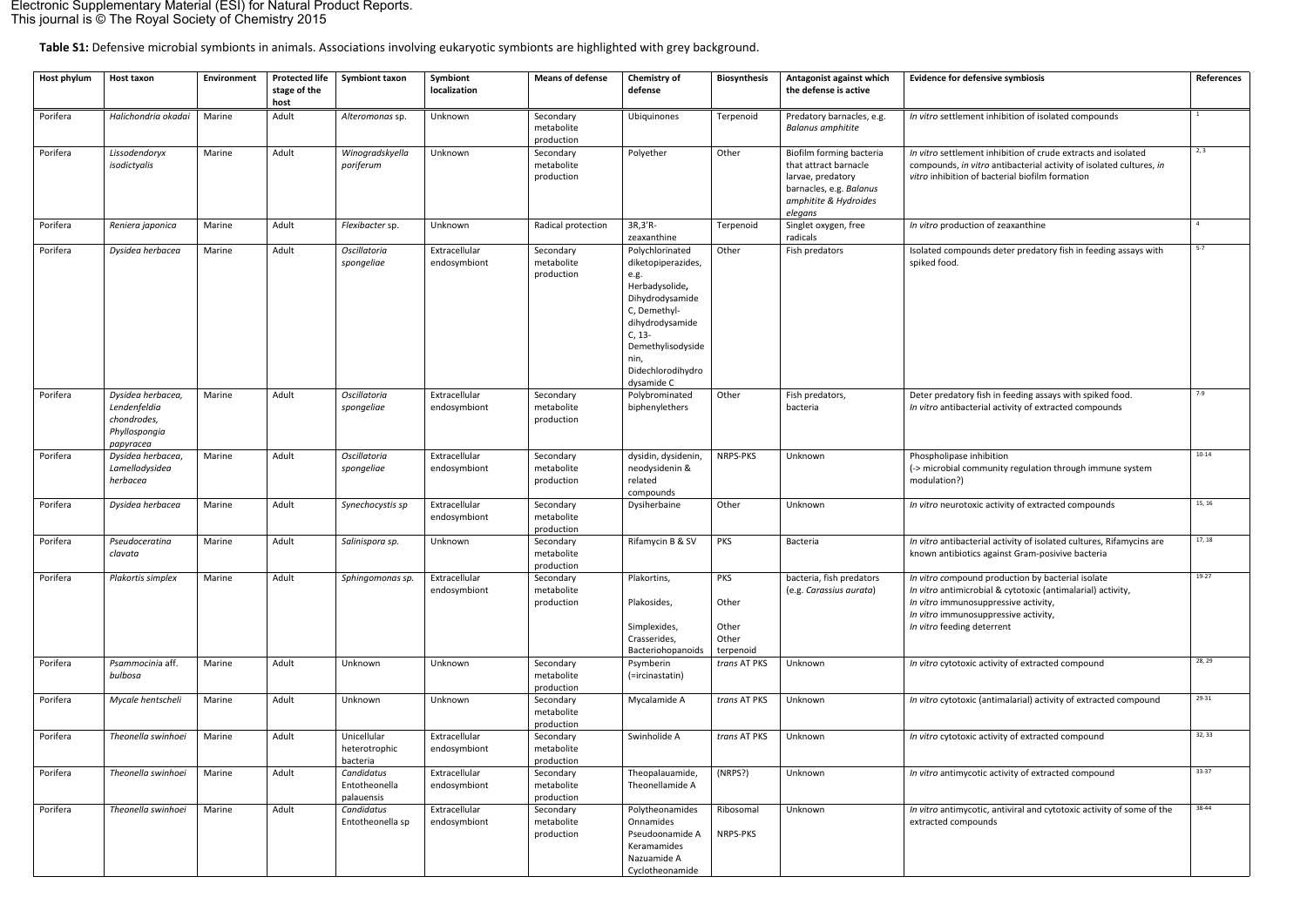|                       |                                                                                                                                                |        |                                                      |                                                         |                                                   |                                                   | $\overline{A}$<br>Theopederins                                                    |                       |                                         |                                                                                                                                                                                                                                              |                   |
|-----------------------|------------------------------------------------------------------------------------------------------------------------------------------------|--------|------------------------------------------------------|---------------------------------------------------------|---------------------------------------------------|---------------------------------------------------|-----------------------------------------------------------------------------------|-----------------------|-----------------------------------------|----------------------------------------------------------------------------------------------------------------------------------------------------------------------------------------------------------------------------------------------|-------------------|
| Porifera              | Discoderma calyx                                                                                                                               | Marine | Adult                                                | Candidatus<br>Entotheonella sp?                         | Extracellular<br>endosymbiont                     | Secondary<br>metabolite<br>production             | Calyxamides A&B                                                                   | (NRPS?)               | Unknown                                 | In vitro cytotoxic activity of extracted compound                                                                                                                                                                                            | 45                |
| Porifera              | Discoderma calyx                                                                                                                               | Marine | Adult                                                | Candidatus<br>Entotheonella sp?                         | Extracellular<br>endosymbiont                     | Secondary<br>metabolite<br>production             | Calyculins                                                                        | NRPS-PKS              | Unknown                                 | In vitro cytotoxic activity of extracted compound                                                                                                                                                                                            | 46                |
| Cnidaria:<br>Anthozoa | Pseudopterogorgia<br>spp. (P. elisabethae<br>and P. bipinnata)                                                                                 | Marine | <b>Mostly Adults</b>                                 | Dinoflagellates:<br>Symbiodinium spp.                   | Intracellular<br>endosymbiont                     | Secondary<br>metabolite<br>production             | Pseudopterosins,<br>and kallolide<br>family of<br>diterpenes                      | <b>Terpenes</b>       | Thalassoma bifasciatum<br>(fish)        | Localization of compounds in symbiont cell fraction; labeling<br>experiments; coral extracts unpalatable to fish predators                                                                                                                   | 47-49             |
| Cnidaria:<br>Anthozoa | Pseudopterogorgia<br>americana                                                                                                                 | Marine | Adults                                               | Dinoflagellates?                                        | Intracellular<br>endosymbiont                     | Production of<br>precursors of toxic<br>compounds | Secosterols,<br>including 9,11-<br>secogorgosterol<br>and 9,11-<br>secodinosterol | <b>Sterols</b>        | Thalassoma bifasciatum<br>(fish)        | Isolated dinoflagellates from several marine organisms produce<br>gorgosterol and dinosterol; deterrence of secosterols to fish<br>predator                                                                                                  | $50 - 52$         |
| Cnidaria:<br>Anthozoa | unspecified soft<br>coral                                                                                                                      | Marine | Adult?                                               | Actinobacteria:<br>Micromonospora<br>sp. ACM2-092       | Unknown                                           | Secondary<br>metabolite<br>production             | Thiocoraline                                                                      | Other                 | Antimicrobial and cytotoxic<br>activity | In vitro bioactivity of compounds                                                                                                                                                                                                            | 53                |
| Cnidaria:<br>Hydrozoa | Hydra vulgaris                                                                                                                                 | Limnic | Adults                                               | Complex<br>community;<br>mostly Beta-<br>Proteobacteria | Ectosymbiont and<br>extracellular<br>endosymbiont | Unknown                                           | Unknown                                                                           | Unknown               | Fungal pathogens                        | Experimental manipulation of microbiota affects protection against<br>a fungal pathogen; some in vitro antifungal effects by individual<br>bacterial isolates                                                                                | 54                |
| Bryozoa               | Bugula neritina, B.<br>simplex                                                                                                                 | Marine | Mostly larvae<br>and Adult<br>reproductive<br>tissue | Gamma-Prot.:<br>'Candidatus<br>Endobugula<br>sertula'   | Extracellular<br>endosymbiont                     | Secondary<br>metabolite<br>production             | Bryostatins 1-20                                                                  | Trans-AT PKS          | Multiple predators                      | Co-localization of bryostatins and symbionts in vivo; decrease in<br>bryostatin concentrations after antibiotic treatment; identification<br>of bryostatin biosynthesis gene cluster; deterrence of bryostatins<br>against various predators | 55-67             |
| Bryozoa               | Sessibugula<br>translucens, Bugula<br>dentata                                                                                                  | Marine | Adult                                                | Pseudoalteromona<br>s tunicata                          | Extracellular<br>endosymiont                      | Secondary<br>metabolite<br>production             | Tambjamines                                                                       | Other                 | Fish predators                          | Tambjamines isolated from bryozoans; deterrence against fish<br>predators; identification of tambjamine biosynthesis gene cluster in<br>Pseudoalteromonas tunicata; isolation of P. tunicata from some<br>bryozoans                          | 67-72             |
| Bryozoa               | Amathia spp.                                                                                                                                   | Marine | Adult                                                | Unidentified                                            | Unknown                                           | Secondary<br>metabolite<br>production             | convolutamines,<br>convolutindole                                                 | Other                 | Parasitic nematodes?                    | Intraspecific variability in bryozoans chemistry; structure of some of<br>the compounds related to microbial metabolites; in vitro<br>nematocidal activity                                                                                   | 73                |
| Bryozoa               | Amathia spp.                                                                                                                                   | Marine | Adult                                                | Rod-shaped<br>bacterium                                 | Ectosymbiont                                      | Secondary<br>metabolite<br>production             | Amathamides and<br>related<br>compounds                                           | Other                 | Unknown                                 | Localization of amathamides correlated with bacteria                                                                                                                                                                                         | 64, 74-76         |
| Bryozoa               | Biflustra perfragilis                                                                                                                          | Marine | Adult                                                | Unknown                                                 | Unknown                                           | Secondary<br>metabolite<br>production             | Perfragilins                                                                      | Other                 | Unknown                                 | Similarity to microbial metabolites; in vitro cytotoxic activity                                                                                                                                                                             | -77               |
| Bryozoa               | Flustra foliacea                                                                                                                               | Marine | Adult                                                | Unknown                                                 | Unknown                                           | Secondary<br>metabolite<br>production             | brominated<br>indoles and<br>diterpenoids                                         | Other and<br>terpenes | Unknown                                 | Intraspecific variation in chemical composition of F. foliacea                                                                                                                                                                               | 78, 79            |
| Bryozoa               | Phidolopora<br>pacifica,<br>Diaperoecia<br>californica,<br>Heteropora<br>alaskensis,<br>Tricellaria ternata,<br>and Hippodiplosia<br>insculpta | Marine | Adult                                                | Unknown                                                 | Unknown                                           | Secondary<br>metabolite<br>production             | phidolopins and<br>other nitrophenols                                             | Other                 | Fouling organisms                       | Occurrence in taxonomically diverse sympatric bryozoans; in vitro<br>activity of compounds                                                                                                                                                   | 80                |
| Tunicata              | Atapozoa sp.<br>(=Sigillina signifera)                                                                                                         | Marine | Adult                                                | Pseudoalteromona<br>s tunicata                          | Extracellular<br>endosymbiont                     | Secondary<br>metabolite<br>production             | Tambjamines                                                                       | Other                 | Fish predators                          | Tambjamines isolated from Atapozoa sp.; deterrence against fish<br>predators; identification of tambjamine biosynthesis gene cluster in<br>Pseudoalteromonas tunicata; isolation of P. tunicata from some<br>tunicates                       | 67, 70-72, 81, 82 |
| Tunicata              | Trididemnum<br>solidum, Aplidium<br>albicans                                                                                                   | Marine | Larvae                                               | Cyanobacteria:<br>Synechocystis<br>trididemni           | Ectosymbiont                                      | Secondary<br>metabolite<br>production             | Didemnins                                                                         | NRPS/PKS              | Fish predators                          | Didemnin B found in two phylogenetically distant ascidians;<br>plasmid-localized didemnin gene cluster in a marine Alpha-<br>Proteobacteria; deterrent activity against predatory fish                                                       | 83-90             |
| Tunicata              | Lissoclinum patella                                                                                                                            | Marine | Adult                                                | Cyanobacteria:<br>Prochloron<br>didemni                 | Ectosymbiont                                      | Secondary<br>metabolite<br>production             | Cyanobactins<br>(Patellamides,<br>Trunkamide,<br>Patellins, and<br>others)        | Ribosomal             | Unknown                                 | Co-occurrence of cyanobactins and Prochloron symbionts;<br>cyanobactin gene clusters identified in symbiotic and free-living<br>cyanobacteria; in vitro cytotoxicity                                                                         | 87, 91-97         |
| Tunicata              | Lissoclinum patella                                                                                                                            | Marine | Adult                                                | Alpha-Prot.:                                            | Intracellular                                     | Secondary                                         | Patellazoles                                                                      | Trans-AT PKS          | Unknown                                 | Inconsistent occurrence across L. patella individuals; metagenomic                                                                                                                                                                           | 98-102            |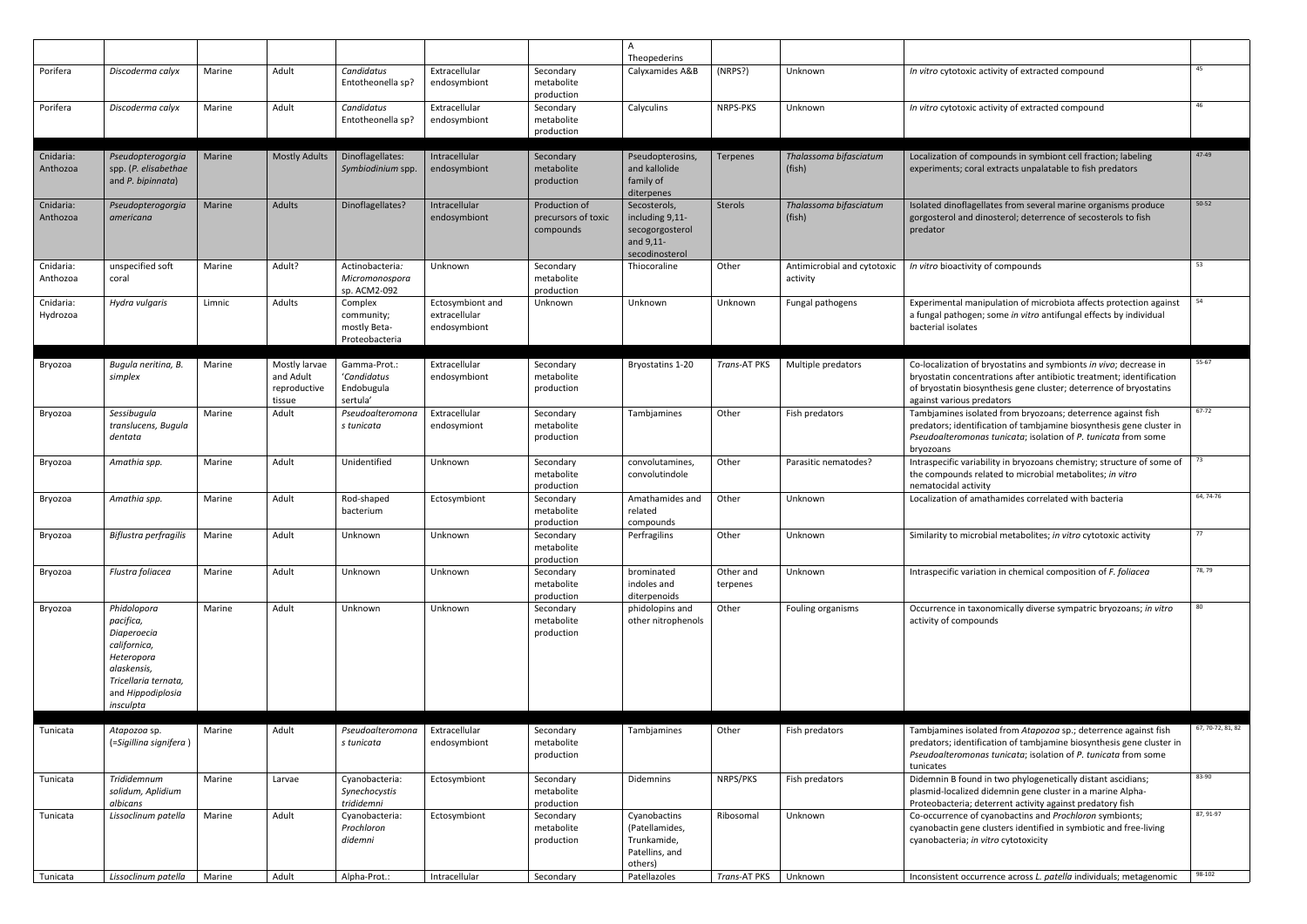|                             |                                             |               |         | 'Candidatus<br>Endolissoclinum<br>faulkneri                                                                                                                          | endosymbiont                     | metabolite<br>production              |                                               |                      |                                            | and genomic analyses and identification of the patellazole gene<br>cluster in the otherwise eroded symbiont genome; in vitro<br>cytotoxicity                                         |                    |
|-----------------------------|---------------------------------------------|---------------|---------|----------------------------------------------------------------------------------------------------------------------------------------------------------------------|----------------------------------|---------------------------------------|-----------------------------------------------|----------------------|--------------------------------------------|--------------------------------------------------------------------------------------------------------------------------------------------------------------------------------------|--------------------|
| Tunicata                    | Lissoclinum<br>bistratum                    | Marine        | Adult   | Cyanobacteria:<br>Prochloron<br>didemni                                                                                                                              | Ectosymbiont                     | Secondary<br>metabolite<br>production | <b>Bistramides</b>                            | <b>PKS</b>           | Unknown                                    | Enrichment of bistramides in Prochloron cell fraction; in vitro<br>cytotoxicity                                                                                                      | 103-106            |
| Tunicata                    | Synoicum<br>adareanum                       | Marine        | Adult   | Unknown<br>bacterium                                                                                                                                                 | Unknown                          | Secondary<br>metabolite<br>production | Palmerolides                                  | Trans-AT<br>PKS/NRPS | Unknown                                    | Putative bacterial palmerolide PKS fragments sequenced; in vitro<br>cytotoxicity                                                                                                     | 107                |
| Tunicata                    | Ecteinascidia<br>turbinata                  | Marine        | Adult   | 'Candidatus<br>Endoecteinascidia<br>frumentensis'                                                                                                                    | Intracellular<br>endosymbiont    | Secondary<br>metabolite<br>production | Ecteinascidin-743                             | <b>NRPS</b>          | Unknown                                    | Bacterial NRPS cluster likely responsible for ET-743 production<br>assigned to the symbiont genome by analysis of codon usage; in<br>vitro cytotoxicity of ET-743                    | 108-110            |
| Tunicata                    | Eudistoma<br>toealensis                     | Marine        | Adult   | Possibly<br>actinobacterial<br>associates                                                                                                                            | Unknown                          | Secondary<br>metabolite<br>production | Staurosporines                                | Other                | Unknown                                    | Production of staurosporines by some terrestrial and marine<br>Actinobacteria (Streptomyces spp.); presence of Actinobacteria<br>(Salinispora and Verrucosispora) in ascidian tissue | 111                |
| Acoelomorph<br>Convolutidae | Amphiscolops spp.                           | <b>Marine</b> | Unknown | Dinoflagellates:<br>Amphidinium spp.                                                                                                                                 | Unknown                          | Secondary<br>metabolite<br>production | Amphidinolides A-<br>H                        | PKS                  | Predators?                                 | In vitro production of cytotoxic amphidinolides by isolated<br>dinoflagellates                                                                                                       | reviewed in<br>112 |
| Acoelomorph<br>Convolutidae | Amphiscolops spp.                           | Marine        | Unknown | Dinoflagellates:<br>Symbiodinium sp.                                                                                                                                 | Unknown                          | Secondary<br>metabolite<br>production | Zooxanthellatoxins<br>A and B                 | PKS?                 | Unknown                                    | In vitro production of vasoconstrictive zooxanthellatoxins &<br>cytotoxic symbiodinolide by isolated dinoflagellates                                                                 | reviewed in<br>112 |
| Nemertea                    | Cephalothrix simula                         | Marine        | Adult   | Bacillus sp.                                                                                                                                                         | Extracellular(?)<br>endosymbiont | Secondary<br>metabolite<br>production | Tetrodotoxin                                  | Unknown              | Predators                                  | In vitro cytotoxic activity of extracted compound                                                                                                                                    | 113-117            |
| Mollusca,<br>Gastropoda     | Crysomallon<br>squamiferrum                 | Marine        | Adult   | $\overline{2}$ - and $\overline{2}$ -<br>proteobacteria                                                                                                              | Ectosymbiont                     | Mineral armor                         | Pyrite and greigite                           | Other                | Predators                                  | Hardening of scales                                                                                                                                                                  | 118-120            |
| Mollusca,<br>Gastropoda     | Conus pulicarius &<br>Conus<br>sp.          | Marine        | Adult   | Streptomyces sp                                                                                                                                                      | Intracellular<br>endosymbiont    | Secondary<br>metabolite<br>production | Aerugine,<br>Pulicatins,<br>Watasemycin       | Other                | <b>Unknown</b>                             | In vitro compound production by bacterial isolate<br>In vitro antimicrobial<br>In vitro anti-inflamatory<br>In vitro anti-hypotensive                                                | 121, 122           |
| Mollusca,<br>Gastropoda     | Conus tribblei &<br>Chicoreus nobilis       | Marine        | Adult   | Streptomyces sp.                                                                                                                                                     | Unknown                          | Secondary<br>metabolite<br>production | Nobilamides                                   | (NRPS?)              | Unknown                                    | In vitro compound production by bacterial isolate<br>In vitro anti-inflamatory                                                                                                       | 123                |
| Mollusca,<br>Gastropoda     | Conus circumcisus<br>& Conus sp             | Marine        | Adult   | Gordonia sp                                                                                                                                                          | Unknown                          | Secondary<br>metabolite<br>production | Circumcins                                    | Unknown              | <b>Unknown</b>                             | In vitro compound production by bacterial isolate<br>In vitro neuroactive                                                                                                            | 124                |
| Mollusca,<br>Gastropoda     | Conus tribblei &<br>Conus rolani            | Marine        | Adult   | Nocardiopsis alba                                                                                                                                                    | Unknown                          | Secondary<br>metabolite<br>production | Nocapyrones                                   | PKS                  | Unknown                                    | In vitro compound production by bacterial isolate<br>Structurally related compounds are shown to be defensive                                                                        | 125, 126           |
| Mollusca,<br>Gastropoda     | Teredinidae<br>("shipworms")                | Marine        | Adult   | Teredinibacter<br>turnerae                                                                                                                                           | Ectosymbiont                     | Secondary<br>metabolite<br>production | Tartrolons                                    | Trans AT PKS         | Bacteria, Boron                            | In vitro antimicrobial activity of isolated compounds, (controlling<br>boron concentration, which is cytotoxic in high levels?)                                                      | 127-132            |
| Mollusca,<br>Gastropoda     | Lienardia<br>totopotens                     | Marine        | Adult   | Streptomyces sp.                                                                                                                                                     | Unknown                          | Secondary<br>metabolite<br>production | Lobophorins                                   | <b>PKS</b>           | Bacteria, Predators(?)                     | In vitro compound production by bacterial isolate<br>In vitro antibacterial<br>In vitro cytotoxic                                                                                    | 133                |
| Mollusca,<br>Cephalopoda    | Hapalochlaena sp.                           | Marine        | Adult   | Variable bacteria                                                                                                                                                    | Variable locations               | Secondary<br>metabolite<br>production | Tetrodotoxin                                  | Unknown              | Predators                                  | Extraction and structure elucidation of cytotoxic tetrodotoxin<br>derivatives,<br>In vitro production of tetrodotoxin by variable isolates                                           | 116, 134, 135      |
| Mollusca,<br>Cephalopoda    | Euprymna scolopes                           | Marine        | Adult   | Vibrio fisherii                                                                                                                                                      | Ectosymbiont                     | Light emission                        | Luziferase                                    | Other                | Predators and prey                         | Camouflage through counterillumination                                                                                                                                               | 136-139            |
| Mollusca,<br>Cephalopoda    | Loligo sp., Sepia sp.,<br>Euprymna scolopes | Marine        | Egg     | $\mathbb{Z}$ - and $\mathbb{Z}$ -<br>proteobacteria,<br><b>Bacteroidetes</b><br>bacteria (esp.<br>Roseobacter in<br>Loligo and Sepia,<br>Phaeobacter in<br>Euprymna) | Unknown<br>endosymbiont          | Secondary<br>metabolite<br>production | Unknown                                       | Unknown              | Unknown                                    | In vitro antimicrobial activity of extracts from symbiont populated<br>glands and eggs                                                                                               | 140-151            |
| Crustacea                   | Palaemon<br>macrodactylus                   | Marine        | Egg     | Alteromonas sp.                                                                                                                                                      | Ectosymbiont                     | Secondary<br>metabolite<br>production | 2,3-indolinedione<br>(isatin)                 | Other                | Fungal pathogen:<br>Lagenidium callinectes | Aposymbiotic eggs are susceptible but isolated compound restores<br>protective effect upon application to aposymbiotic eggs                                                          | 152                |
| Crustacea                   | Homarus<br>americanus                       | Marine        | Egg     | Rod-shaped,<br>Gram-negative<br>bacteria                                                                                                                             | Ectosymbiont                     | Secondary<br>metabolite<br>production | $4-$<br>hydroxyphenethyl<br>alcohol (tyrosol) | Other                | Fungal pathogen:<br>Lagenidium callinectes | In vitro inhibition of L. callinectes growth by extracted compound                                                                                                                   | 153                |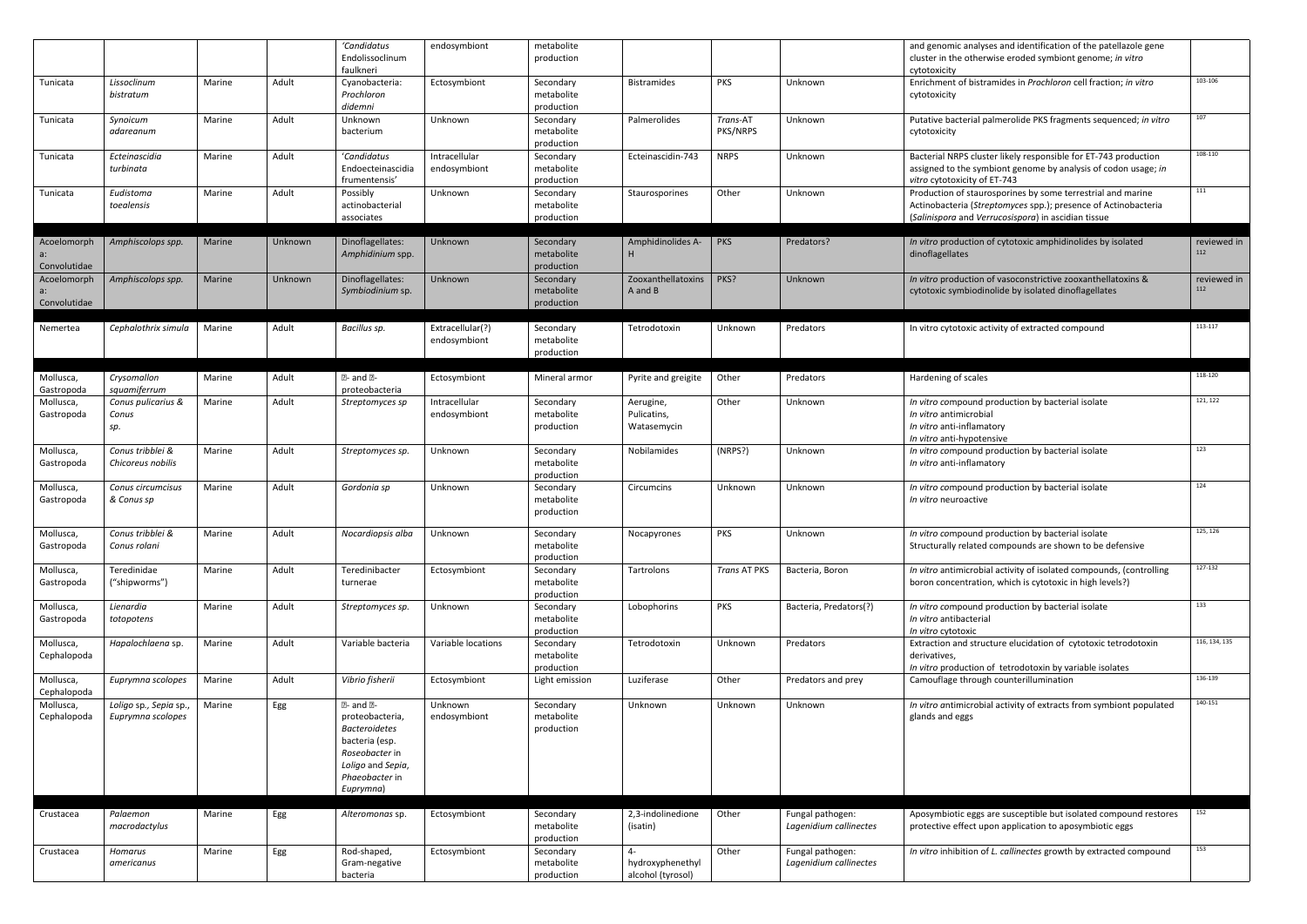| Crustacea | Isopoda: Santia spp.                                                    | Marine                        | Adult           | Cyanobacteria:<br>Synechococcus,<br>Prochlorothrix and<br>Synechocystis  | Ectosymbiont | Secondary<br>metabolite<br>production | Unknown                                                                                                    | Unknown  | Fish predators                                                                                                                        | Aposymbiotic isopods are not rejected by fish but methanolic<br>extract from symbiotic animals restores protection | 154                   |
|-----------|-------------------------------------------------------------------------|-------------------------------|-----------------|--------------------------------------------------------------------------|--------------|---------------------------------------|------------------------------------------------------------------------------------------------------------|----------|---------------------------------------------------------------------------------------------------------------------------------------|--------------------------------------------------------------------------------------------------------------------|-----------------------|
| Nematoda  | various<br>Heterorhabditis spp.<br>and Steinernema<br>spp. (Rhabditida) | Terrestrial,<br>within Insect | All life stages | Various<br>Photorhabdus<br>luminescens and<br>Xenorhabdus<br>nematophila | Ectosymbiont | Secondary<br>metabolite<br>production | Rhabduscin                                                                                                 | Other    | Potential activity against<br>fungi                                                                                                   | Defensive compound elucidated                                                                                      | 155                   |
| Nematoda  | various<br>Heterorhabditis spp.<br>(Rhabditida:<br>Heterorhapditidae)   | Terrestrial,<br>within Insect | All life stages | Various<br>Photorhabdus spp.                                             | Ectosymbiont | Secondary<br>metabolite<br>production | Carbapenem<br>(beta-lactam<br>antibiotic)                                                                  | Other    | Activity against distantly<br>related bacteria, yeasts,<br>fungi                                                                      | Defensive compound elucidated, in vitro defensive activity                                                         | 156-158               |
| Nematoda  | various<br>Heterorhabditis spp.<br>(Rhabditida:<br>Heterorhapditidae)   | Terrestrial,<br>within Insect | All life stages | Photorhabdus<br>luminescens                                              | Ectosymbiont | Secondary<br>metabolite<br>production | Carbapenem-like<br>molecule                                                                                | Other    | Broad-spectrum activity<br>against Gram-negative<br>bacteria                                                                          | Defensive compound elucidated, in vitro defensive activity                                                         | 157                   |
| Nematoda  | various<br>Heterorhabditis spp.<br>(Rhabditida:<br>Heterorhapditidae)   | Terrestrial,<br>within Insect | All life stages | Photorhabdus<br>luminescens                                              | Ectosymbiont | Secondary<br>metabolite<br>production | Genistine                                                                                                  | Other    | Unknown                                                                                                                               | Defensive compound elucidated                                                                                      | 159                   |
| Nematoda  | various<br>Heterorhabditis spp.<br>(Rhabditida:<br>Heterorhapditidae)   | Terrestrial,<br>within Insect | All life stages | Photorhabdus<br>luminescens and<br>others                                | Ectosymbiont | Secondary<br>metabolite<br>production | Isopropylstilbenes<br>(e.g. 3,5-<br>dihydroxy-4-<br>isopropylstilbene)                                     | Other    | Activity against Gram-<br>positive and Gram-negative<br>bacteria, fungi, nematodes                                                    | Defensive compounds elucidated, in vitro defensive activity                                                        | 160-166               |
| Nematoda  | various<br>Heterorhabditis spp.<br>(Rhabditida:<br>Heterorhapditidae)   | Terrestrial,<br>within Insect | All life stages | Photorhabdus<br>luminescens                                              | Ectosymbiont | Secondary<br>metabolite<br>production | Anthraquinones<br>(red pigments)<br>color cadaver) (e.g.<br>1,3,8-trihydroxy-<br>$9,10-$<br>anthraquinone) | PKS      | Activity against<br>microorganisms<br>assumed, <sup>167</sup> tested only<br>against E. coli                                          | Defensive compounds elucidated                                                                                     | 159, 161, 162,<br>168 |
| Nematoda  | Heterorhabditis<br>bacteriophora<br>(Rhabditida:<br>Heterorhapditidae)  | Terrestrial,<br>within Insect | All life stages | Photorhabdus<br>luminescens                                              | Ectosymbiont | Secondary<br>metabolite<br>production | Photobactin                                                                                                | Other    | Antibacterial                                                                                                                         | Defensive compounds elucidated, in vitro defensive activity                                                        | 158                   |
| Nematoda  | Heterorhabditis sp.<br>(Rhabditida:<br>Heterorhapditidae)               | Terrestrial,<br>within Insect | All life stages | Photorhabdus<br>aeruginosa                                               | Ectosymbiont | Secondary<br>metabolite<br>production | Lumicins                                                                                                   | Unknown  | Broad-spectrum<br>bacteriocins to outcompete<br>other Photorhabdus spp.<br>and strains as well as other<br>bacteria                   | Defensive compounds elucidated, in vitro defensive activity                                                        | 169, 170              |
| Nematoda  | various<br>Heterorhabditis spp.<br>(Rhabditida:<br>Heterorhapditidae)   | Terrestrial,<br>within Insect | All life stages | Various<br>Photorhabdus<br>strains                                       | Ectosymbiont | Secondary<br>metabolite<br>production | Photorhabdicins<br>(bacteriophage-<br>related R- and F-<br>type pyocins)                                   | Unknown  | Broad-spectrum<br>bacteriocins to outcompete<br>other Photorhabdus spp.<br>and strains as well as other<br>bacteria                   | Defensive compounds elucidated, in vitro defensive activity                                                        | 169, 171              |
| Nematoda  | various<br>Heterorhabditis spp.<br>(Rhabditida:<br>Heterorhapditidae)   | Terrestrial,<br>within Insect | All life stages | Photorhabdus<br>luminescens                                              | Ectosymbiont | Secondary<br>metabolite<br>production | Small,<br>extracellular,<br>possibly<br>nonproteinacious<br>compound(s)                                    | Unknown  | Ants                                                                                                                                  | Defensive compounds elucidated, in vivo fitness benefits                                                           | 172-175               |
| Nematoda  | various<br>Steinernema spp.<br>(Rhabditida:<br>Steinernematidae)        | Terrestrial,<br>within Insect | All life stages | Xenorhabdus<br>budapestensis and<br>X. szentirmaii                       | Ectosymbiont | Secondary<br>metabolite<br>production | Fabclavines<br>(peptide-<br>polyketide-<br>polyamino<br>hybrids)                                           | PKS/NRPS | Broad-spectrum activity<br>against bacteria, yeasts and<br>protozoa                                                                   | Defensive compounds elucidated, in vitro defensive activity                                                        | 176                   |
| Nematoda  | various<br>Steinernema spp<br>(Rhabditida:<br>Steinernematidae)         | Terrestrial,<br>within Insect | All life stages | Xenorhabdus<br>bovienii and X.<br>nematophilus                           | Ectosymbiont | Secondary<br>metabolite<br>production | Xenorhabdins<br>(dithiolopyrrlones;<br>member of<br>pyrothine family)                                      | Unknown  | Activity against Gram-<br>positive bacteria, little<br>effect against Gram-<br>negative bacteria, some<br>with activity against fungi | Defensive compounds elucidated, in vitro defensive activity                                                        | 156, 162, 177         |
| Nematoda  | various<br>Steinernema spp<br>(Rhabditida:<br>Steinernematidae)         | Terrestrial,<br>within Insect | All life stages | Various<br>Xenorhabdus spp.                                              | Ectosymbiont | Secondary<br>metabolite<br>production | Xenorxides<br>(oxidized products<br>of Xenorhabdins)                                                       | Unknown  | Broad-spectrum activity<br>against Gram-positive<br>bacteria, yeast, fungi                                                            | Defensive compounds elucidated, in vitro defensive activity                                                        | 178                   |
| Nematoda  | Steinernema sp.<br>(Rhabditida:<br>Steinernematidae)                    | Terrestrial,<br>within Insect | All life stages | Xenorhabdus sp.<br>PB30.3                                                | Ectosymbiont | Secondary<br>metabolite<br>production | Xenobactin<br>(hexadepsipeptide                                                                            | (NRPS?)  | Activity against protozoa<br>and Gram-positive bacteria,<br>not effective against Gram-<br>negative bacteria                          | Defensive compounds elucidated, in vitro defensive activity                                                        | 179                   |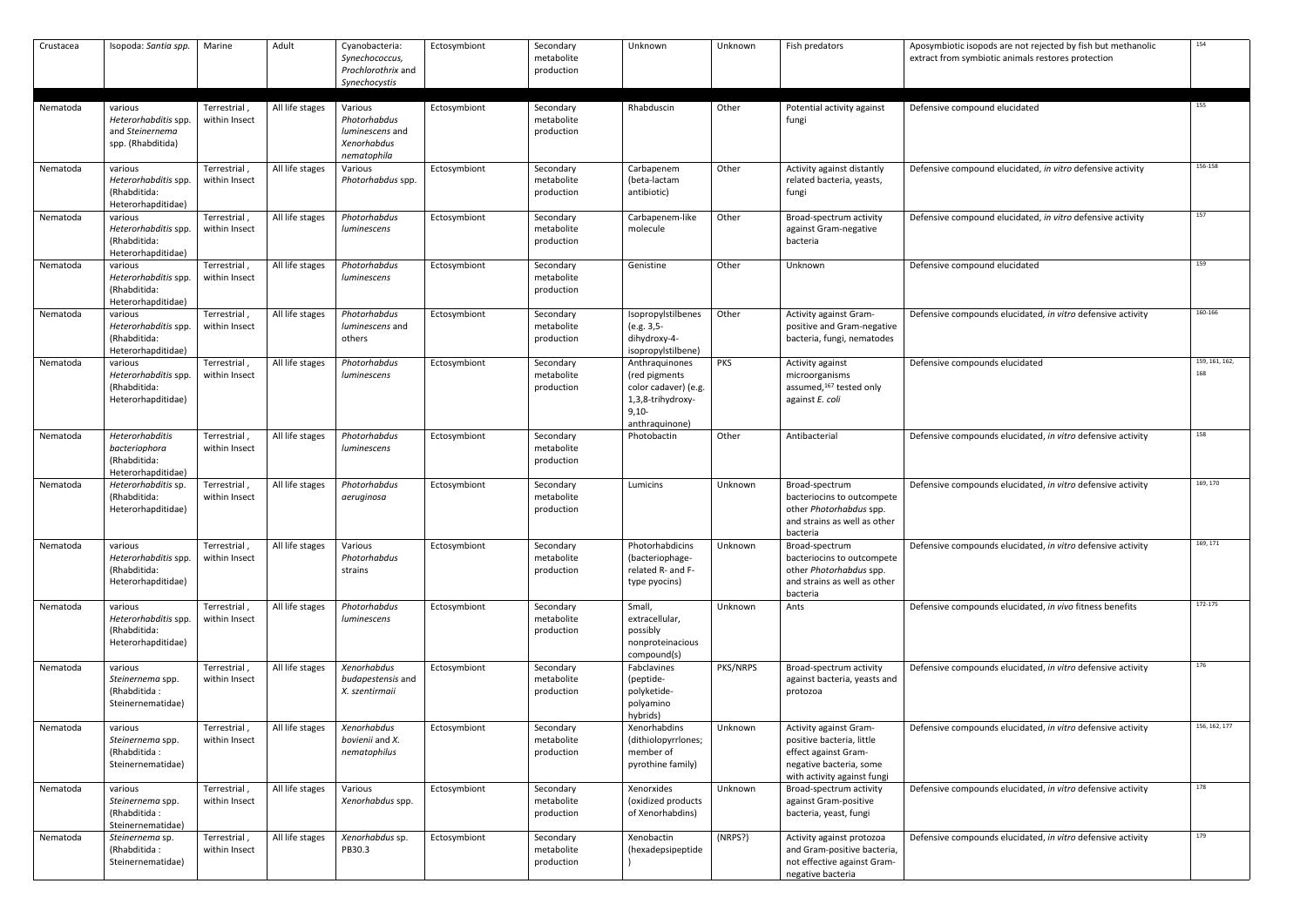| Nematoda               | Steinernema<br>carpocapsae<br>(Rhabditida:<br>Steinernematidae)                      | Terrestrial<br>within Insect  | All life stages     | Xenorhabdus<br>nematophilus and<br>others                                                                           | Ectosymbiont                             | Secondary<br>metabolite<br>production                                                  | Xenocoumacins<br>(peptide-<br>polyketide origin;<br>benzopyran-1-one<br>derivatives)                         | NRPS-PKS                                                                      | <b>Activity against Gram-</b><br>positive bacteria                                                               | Defensive compounds elucidated, in vitro defensive activity                                                    | 180          |
|------------------------|--------------------------------------------------------------------------------------|-------------------------------|---------------------|---------------------------------------------------------------------------------------------------------------------|------------------------------------------|----------------------------------------------------------------------------------------|--------------------------------------------------------------------------------------------------------------|-------------------------------------------------------------------------------|------------------------------------------------------------------------------------------------------------------|----------------------------------------------------------------------------------------------------------------|--------------|
| Nematoda               | Steinernema<br>carpocapsae<br>(Rhabditida:<br>Steinernematidae)                      | Terrestrial<br>within Insect  | All life stages     | Xenorhabdus<br>nematophilus                                                                                         | Ectosymbiont                             | Secondary<br>metabolite<br>production                                                  | Xenematide<br>(cyclodepsipeptide                                                                             | <b>NRPS</b>                                                                   | Antibacterial activity                                                                                           | Defensive compounds elucidated, in vitro defensive activity                                                    | 181, 182     |
| Nematoda               | Steinernema<br>carpocapsae<br>(Rhabditida:<br>Steinernematidae)                      | Terrestrial,<br>within Insect | All life stages     | Xenorhabdus<br>nematophilus                                                                                         | Ectosymbiont                             | Secondary<br>metabolite<br>production                                                  | Benzylideneaceton<br>e (monoterpenoid)                                                                       | Terpenoid                                                                     | Specific activity against<br>Gram-negative bacteria                                                              | Defensive compounds elucidated, in vitro defensive activity                                                    | 183          |
| Nematoda               | Steinernema<br>carpocapsae<br>(Rhabditida:<br>Steinernematidae)                      | Terrestrial<br>within Insect  | All life stages     | Xenorhabdus<br>nematophilus                                                                                         | Ectosymbiont                             | Secondary<br>metabolite<br>production                                                  | Nematophins<br>(indole<br>derivatives)                                                                       | Other                                                                         | Activity against Gram-<br>positive and Gram-negative<br>bacteria as well as a few<br>fungi                       | Defensive compounds elucidated, in vitro defensive activity                                                    | 160, 184     |
| Nematoda               | Steinernema<br>carpocapsae<br>(Rhabditida:<br>Steinernematidae)                      | Terrestrial,<br>within Insect | All life stages     | Xenorhabdus<br>nematophilus                                                                                         | Ectosymbiont                             | Secondary<br>metabolite<br>production                                                  | Xenorhabdicins<br>(phage related R-<br>type pyocin)                                                          | Unknown                                                                       | Narrow-spectrum<br>bacteriocins to outcompete<br>Xenorhabdus spp., P.<br>luminescens and sister<br>taxon Proteus | Defensive compounds elucidated, in vitro defensive activity, in vivo<br>fitness benefits                       | 169, 185-187 |
| Nematoda               | Steinernema<br>carpocapsae<br>(Rhabditida:<br>Steinernematidae)                      | Terrestrial,<br>within Insect | All life stages     | Xenorhabdus<br>nematophilus                                                                                         | Ectosymbiont                             | Secondary<br>metabolite<br>production                                                  | ant-deterent<br>factor (ADF)                                                                                 | Unknown                                                                       | Deter ants                                                                                                       | Defensive compounds elucidated, in vivo fitness benefits                                                       | 175          |
| Insecta,<br>Blattodea, | Fungus-farming<br>Macrotermitinae                                                    | Terrestrial                   | Fungal<br>cultivars | Termitomyces sp.                                                                                                    | Ectosymbiont                             | Secondary<br>metabolite<br>production                                                  | Unknown<br>mycocins                                                                                          | Unknown                                                                       | Related cultivar species and $\mid$ In vitro defensive activity<br>strains                                       |                                                                                                                | 188          |
| Insecta,<br>Blattodea  | Fungus-farming<br>termites<br>(Termitidae)                                           | Terrestrial                   | Fungal<br>cultivars | Various<br>Actinobacteria                                                                                           | Ectosymbiont                             | Secondary<br>metabolite<br>production                                                  | Unknown                                                                                                      | Unknown                                                                       | Competing fungi<br>(Pseudoxylaria,<br>Trichoderma)                                                               | In vitro defensive activity                                                                                    | 189          |
| Insecta,<br>Blattodea  | Fungus-farming<br>Microtermes sp.                                                    | Terrestrial                   | Fungal<br>cultivars | <i>Streptomyces</i> sp.                                                                                             | Ectosymbiont                             | Secondary<br>metabolite<br>production                                                  | Microtermolides A<br>and B                                                                                   | <b>PKS-NRPS</b>                                                               | Unknown                                                                                                          | Defensive compounds elucidated                                                                                 | 190          |
| Insect,<br>Orthoptera  | Locust:<br>Schistocerca<br>gregaria                                                  | Terrestrial                   | Adult               | Pantoea<br>agglomerans<br>(Y-proteobacteria)                                                                        | Ectosymbiont                             | production of<br>bioactive<br>compound                                                 | Quinines                                                                                                     | Other                                                                         | Pathogenic fungi<br>(Metarhizium anisopliae)                                                                     | In vivo fitness benefits, in vitro defensive activity and elucidation of<br>defensive compounds                | 191-193      |
| Insecta,<br>Hemiptera  | Whitefly:<br>Bemisia tabaci                                                          | Terrestrial                   | Adult               | Rickettsia sp.                                                                                                      | Intra- and extracellular<br>endosymbiont | Unknown                                                                                | Unknown                                                                                                      | Unknown                                                                       | Bacterial pathogen<br>(Pseudomonas syringae)                                                                     | In vivo fitness benefits in laboratory conditions                                                              | 194          |
| Insecta,<br>Hemiptera  | Aphid:<br>Myzus persicae<br>(Aphididae)                                              | Terrestrial                   | Nymph and<br>Adult  | Regiella insecticola<br>(Y-proteobacteria)                                                                          | Intra- and extracellular<br>endosymbiont | Unknown                                                                                | Unknown                                                                                                      | Unknown                                                                       | Parasitoid wasp (Aphidius<br>colemani)                                                                           | In vivo fitness benefits                                                                                       | 195          |
| Insecta,<br>Hemiptera  | Aphids:<br>Acyrthosipon pisum,<br>Aphis craccivora<br>and Aphis fabae<br>(Aphididae) | Terrestrial                   | Nymph and<br>Adult  | Hamiltonella<br>defensa<br>(Y-proteobacteria)<br>(APSE<br>bacteriophage<br>encoded genes)                           | Intra- and extracellular<br>endosymbiont | production of<br>bioactive<br>compound, and<br>possibly<br>complementary<br>mechanisms | Shiga-like toxin,<br>cytolethal<br>distending toxin,<br>and YD-repeat<br>toxins (possibly<br>others as well) | (Ribosomal<br>peptide?)<br>(Ribosomal<br>peptide?)<br>(Ribosomal<br>peptide?) | Parasitoid wasps (Aphidius<br>ervi, Aphidius eadyi,<br>Lysiphlebus fabarum)                                      | In vivo fitness benefits                                                                                       | 196-202      |
| Insecta;<br>Hemiptera  | Pea aphid:<br>Acyrthosipon pisum<br>(Aphididae)                                      | Terrestrial                   | Adult               | Regiella<br>insecticola,<br>Rickettsiella sp.<br>(Y-proteobacteria)<br>Rickettsia sp.<br>$(\alpha$ -proteobacteria) | Intra- and extracellular<br>endosymbiont | Unknown                                                                                | Unknown                                                                                                      | Unknown                                                                       | Fungal pathogen<br>(Pandora neoaphidis)                                                                          | In vivo fitness benefits                                                                                       | 203-205      |
| Insecta,<br>Hemiptera  | Asian citrus psyllid:<br>Diaphorina citri<br>(Psylidae)                              | Terrestrial                   | Adult               | Candidatus<br>Profftella armatura<br>(β-proteobacteria)                                                             | Intracellular<br>endosymbiont            | production of<br>bioactive<br>compound                                                 | Diaphorin<br>(polyketide)                                                                                    | trans-AT PKS                                                                  | Unknown                                                                                                          | Defensive compound elucidated and<br>present in 100% of individuals at potentially cytotoxic<br>concentrations | 206          |
| Insecta,<br>Hemiptera  | Red gum lerp<br>psyllid:<br>Glycaspis<br>brimblecombei<br>(Psylidae)                 | Terrestrial                   | Adult               | Arsenophonus sp.                                                                                                    | Intracellular<br>endosymbiont            | Unknown<br>(proposed: phage-<br>mediated)                                              | Unknown                                                                                                      |                                                                               | Parasitoids                                                                                                      | Positive correlation between presence of symbiont and natural<br>enemy in the field                            | 207          |
| Insecta,<br>Coleoptera | Some Euops Leaf-<br>rolling weevils<br>(Attelabidae)                                 | Terrestrial                   | Larva, Pupa         | Penicillium herquei                                                                                                 | Ectosymbiont                             | Secondary<br>metabolite<br>production                                                  | Scleroderolide                                                                                               | PKS                                                                           | Fungal and bacterial<br>pathogens                                                                                | Defensive compounds elucidated, in vitro defensive activity, in vivo<br>fitness benefits                       | 208-210      |
| Insecta,               | Dendroctonus                                                                         | Terrestrial                   | All life stages     | Ogataea pini                                                                                                        | Ectosymbiont                             | Volatile organic                                                                       | Ethanol, carbon                                                                                              | Other                                                                         | Beauvaria bassiana insect                                                                                        | Defensive compounds elucidated, in vitro defensive activity                                                    | 211          |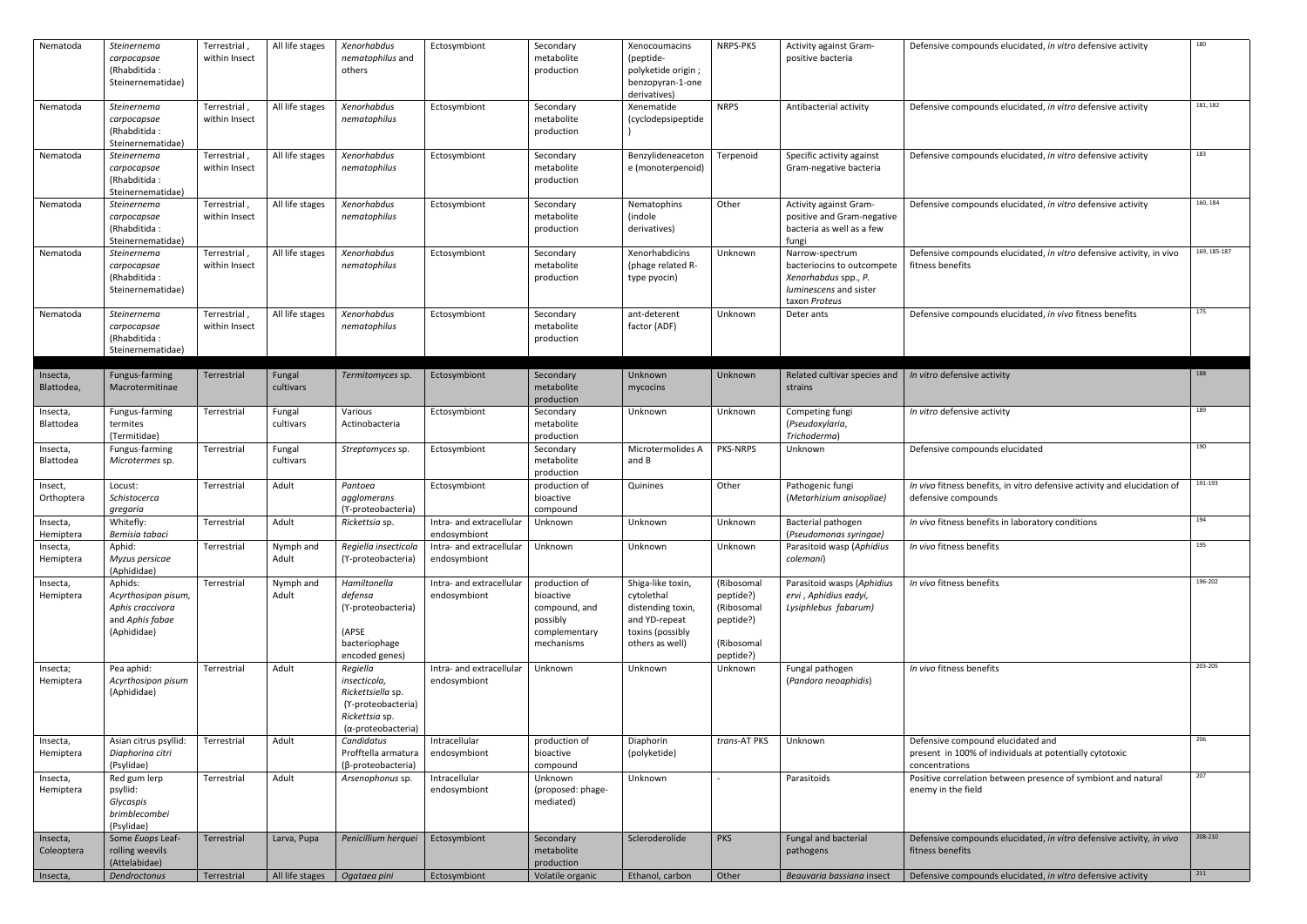| Coleoptera                             | brevicomis<br>(Curculionidae)                                                                   |             |                                            | (Saccharomycetale<br>$S$ :<br>Saccharomycetace<br>ae)                |                               | compound<br>production                    | disulfide (CS2),<br>delta-3-carene                                                                                                     | Other<br>Terpene             | pathogen                                                                                                                                                         |                                                                                            |              |
|----------------------------------------|-------------------------------------------------------------------------------------------------|-------------|--------------------------------------------|----------------------------------------------------------------------|-------------------------------|-------------------------------------------|----------------------------------------------------------------------------------------------------------------------------------------|------------------------------|------------------------------------------------------------------------------------------------------------------------------------------------------------------|--------------------------------------------------------------------------------------------|--------------|
| Insecta,<br>Coleoptera                 | Dendroctonus<br>frontalis<br>(Curculionidae)                                                    | Terrestrial | Fungal<br>cultivars                        | Streptomyces<br>thermosacchari<br>(Actinobacteria)                   | Ectosymbiont                  | Secondary<br>metabolite<br>production     | Mycangimycin<br>(polyene)                                                                                                              | Other<br>(Polyene)           | Competing fungi                                                                                                                                                  | Defensive compounds elucidated, in vitro defensive activity                                | 212, 213     |
| Insecta,<br>Coleoptera                 | Dendroctonus<br>frontalis<br>(Curculionidae)                                                    | Terrestrial | Fungal<br>cultivars                        | Streptomyces sp.                                                     | Ectosymbiont                  | Secondary<br>metabolite<br>production     | Frontalamides A<br>and B                                                                                                               | PKS-NRPS                     | Unknown                                                                                                                                                          | Defensive compounds elucidated                                                             | 214          |
| Insecta,<br>Coleoptera                 | Fungus-farming<br>Euwallacea validus<br>(Curculionidae)                                         | Terrestrial | Fungal<br>cultivars                        | Unknown cultivar<br>fungus                                           | Ectosymbiont                  | Secondary<br>metabolite<br>production     | Cerulenin, Helvolic<br>acid                                                                                                            | Other<br>Terpenoid           | Fungal pathogens of<br>cultivars                                                                                                                                 | Defensive compounds elucidated, in vitro defensive activity                                | 215          |
| Insecta,<br>Coleoptera                 | Alfalfa weevil:<br>Hypera postica<br>(Curculionidae)                                            | Terrestrial | Not specified                              | Wolbachia<br>$(\alpha$ -proteobacteria)<br>(and/or others)           | Intracellularendosymb<br>iont | Unknown                                   | Unknown                                                                                                                                | Unknown                      | Parasitoid wasp<br>(Microctonus aethiopoides)                                                                                                                    | In vivo fitness benefits (specificity of association not confirmed)                        | 200, 216     |
| Insecta,<br>Coleoptera                 | Rove beetles:<br>Paederus spp.<br>(Staphylinidae)                                               | Terrestrial | Larvae<br>(potentially<br>others)          | Pseudomonas sp.<br>(β-proteobacteria)                                | Extracellular<br>endosymbiont | Production of<br>bioactive<br>compound    | Pederin<br>(polyketide)                                                                                                                | trans-AT PKS                 | Wolf spiders (Araneae:<br>Lycosidae, Salticidae)                                                                                                                 | In vivo fitness benefits (decreased predation)                                             | 217-224      |
| Insecta,<br>Hymenoptera                | <b>Microplitis</b><br>demolitor and other<br>parasitoid wasps<br>(Braconidae,<br>Ichneumonidae) | Terrestrial | Egg and larva                              | Brachovirus and<br><b>Ichnovirus</b><br>(Polydnaviruses)             | Endosymbiont                  | Immunosuppressio<br>n in parasitized host | Apoptosis<br>induction,<br>haemocyte<br>clumping,<br>phenoloxidase<br>inhibition (various<br>genes)                                    |                              | Parasitized host immune<br>system (usually<br>Lepidoptera larvae)                                                                                                | In vivo fitness benefits, characterization of genes responsible for<br>protective function | 225-227      |
| Insecta,<br>Hymenoptera                | Various fungus-<br>farming Attine<br>species<br>(Formicidae)                                    | Terrestrial | Fungal<br>cultivars                        | Pseudonocardia<br>spp.<br>(Actinobacteria)                           | Ectosymbiont                  | Secondary<br>metabolite<br>production     | Dentigerumycin,<br>five angucyclines<br>and a nystatin-like<br>compound                                                                | (NRPS-PKS?)<br>(depsipeptide | Specific activity against<br>pathogen of fungal<br>cultivars(Escovopsis sp.)                                                                                     | Defensive compounds elucidated, in vitro defensive activity, in vivo<br>fitness benefits   | 228-236      |
| Insecta,<br>Hymenoptera                | Various fungus-<br>farming Attine<br>species<br>(Formicidae)                                    | Terrestrial | Fungal<br>cultivars                        | Streptomyces spp.,<br>Amycolatopsis spp.<br>(Actinobacteria)         | Ectosymbiont                  | Secondary<br>metabolite<br>production     | Streptomyces:<br>Candicidin                                                                                                            | <b>PKS</b>                   | Competing fungi                                                                                                                                                  | Defensive compounds elucidated, in vitro defensive activity                                | 235, 237-240 |
| Insecta,<br>Hymenoptera                | Allomerus ants<br>(Formicidae)                                                                  | Terrestrial | Fungal<br>cultivars                        | Streptomyces spp.<br>Amycolatopsis spp.<br>(Actinobacteria)          | Ectosymbiont                  | Secondary<br>metabolite<br>production     | Unknown                                                                                                                                | Unknown                      | Competing fungi                                                                                                                                                  | defensive compounds elucidated, in vitro defensive activity                                | 241          |
| Insecta,<br>Hymenoptera,<br>Formicidae | Fungus-farming<br>Atta sexdens, Atta<br>texana (Formicidae)                                     | Terrestrial | Fungal<br>cultivars and<br>all life stages | Various killer<br>yeasts<br>(Basidiomycota,<br>Ascomycota)           | Ectosymbiont                  | Secondary<br>metabolite<br>production     | Unknown<br>mycocins                                                                                                                    | Unknown                      | Fungal pathogens of<br>cultivars and insects                                                                                                                     | In vitro defensive activity                                                                | 242, 243     |
| Insecta,<br>Hymenoptera                | Fungus-farming<br>Cyphomyrmex<br>costatus<br>(Formicidae)                                       | Terrestrial | Fungal<br>cultivars                        | Lepiota sp.                                                          | Ectosymbiont                  | Secondary<br>metabolite<br>production     | Lepiochlorin                                                                                                                           | Other                        | Bacteria and fungi?                                                                                                                                              | Defensive compounds elucidated                                                             | 244          |
| Insecta,<br>Hymenoptera                | Fungus-farming<br>Cyphomyrmex<br>minutus<br>(Formicidae)                                        | Terrestrial | Fungal<br>cultivars and<br>all life stages | Tyridiomyces<br>formicarum                                           | Ectosymbiont                  | Secondary<br>metabolite<br>production     | Several<br>diketopiperazines                                                                                                           | Other<br>(peptide)           | Fungal pathogens of<br>cultivars and insects                                                                                                                     | Defensive compounds elucidated                                                             | 245          |
| Insecta,<br>Hymenoptera                | Fungus-farming<br>Atta colombica<br>(Formicidae)                                                | Terrestrial | Fungal<br>cultivars                        | Leucocoprinus<br>gongylophorus<br>(Lepiotaceae,<br>Basidiomycota)    | Ectosymbiont                  | Secondary<br>metabolite<br>production     | Unknown                                                                                                                                | Unknown                      | Endophytic fungi within<br>plant substrate of fungal<br>cultivars                                                                                                | In vitro defensive activity                                                                | 246          |
| Insecta,<br>Hymenoptera                | Philanthus spp.,<br>Trachypus spp.,<br>Philantinus spp.<br>(Crabronidae)                        | Terrestrial | Larva, Pupa                                | Streptomyces<br>philanthi<br>(Actinobacteria)                        | Ectosymbiont                  | Secondary<br>metabolite<br>production     | Cocktail containing   PKS<br>streptochlorin and<br>eight piericidin<br>derivatives                                                     | <b>PKS</b>                   | Fungal and bacterial<br>pathogens                                                                                                                                | Defensive compounds elucidated, in vitro defensive activity, in vivo<br>fitness benefits   | 247-251      |
| Insecta,<br>Hymenoptera                | Honey bees:<br>Apis spp.<br>(Apidae)                                                            | Terrestrial | Larvae and<br>Adult                        | Lactobacillus spp.,<br>Bifidobacterium<br>$(\alpha$ -proteobacteria) | Ectosymbiont                  | Production of<br>bioactive<br>compounds   | Organic acids<br>(lactic, formic, and<br>acetic acids),<br>hydrogen peroxide<br>and various<br>volatiles (benzene,<br>toluene, octane, | Other<br>Lipid               | <b>Bacterial and fungal</b><br>pathogens (Melissococcus<br>plutonius, Paenibacillus<br>larvae Pseudomonas,<br>Enterobacteriocea,<br><b>Bacillus and Candida)</b> | In vitro defensive activity and In vivo fitness effects                                    | 252-259      |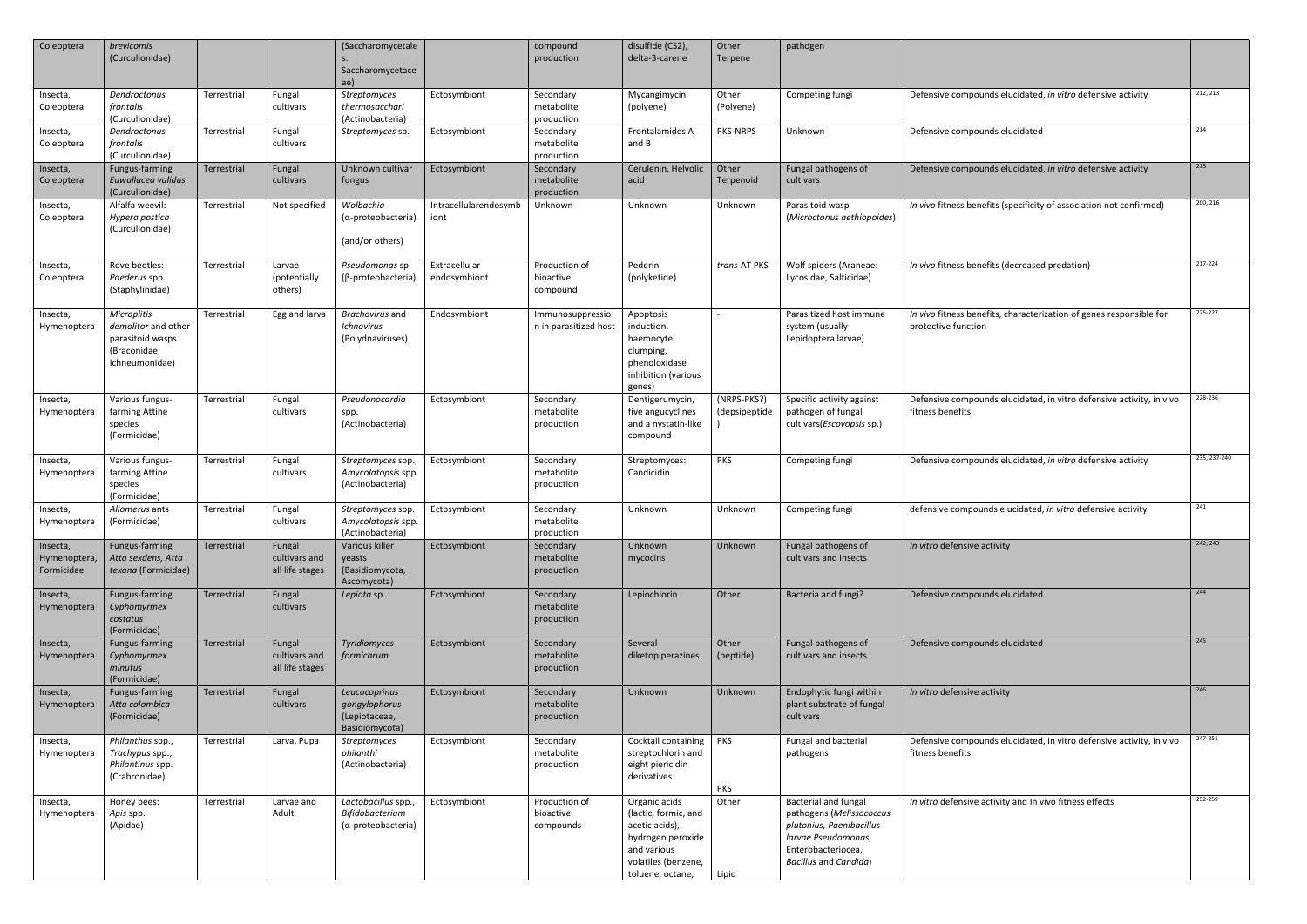|                                    |                                                                                                                                       |                   |                        |                                                                                                                                   |                                          |                                                                                                               | ethylbenzene and<br>nonane), 3-OH<br>fatty acids, 2-<br>heptanone and<br>various peptides                              | Other<br>Peptides               |                                                                      |                                                                                          |               |
|------------------------------------|---------------------------------------------------------------------------------------------------------------------------------------|-------------------|------------------------|-----------------------------------------------------------------------------------------------------------------------------------|------------------------------------------|---------------------------------------------------------------------------------------------------------------|------------------------------------------------------------------------------------------------------------------------|---------------------------------|----------------------------------------------------------------------|------------------------------------------------------------------------------------------|---------------|
| Insecta,<br>Hymenoptera            | Honey bees:<br>Apis spp.<br>(Apidae)                                                                                                  | Terrestrial       | Larvae and<br>Adult    | Bacillus spp.<br>(Firmicutes)                                                                                                     | Ectosymbiont                             | Unknown<br>(Proposed:<br>production of<br>bioactive<br>compounds)                                             | Unknown                                                                                                                |                                 | Pathogenic fungi<br>Chalkbrood causative<br>agent (Ascosphaera apis) | In vitro defensive activity                                                              | 253, 260, 261 |
| Insecta,<br>Hymenoptera            | Honey bees:<br>Apis spp.<br>(Apidae)                                                                                                  | Terrestrial       | Adult                  | Mucorales,<br>Aspergilli, Penicilli                                                                                               | Ectosymbiont                             | Unknown<br>(Proposed:<br>production of<br>bioactive<br>compounds)                                             | Unknown                                                                                                                | $\sim$                          | Pathogenic fungi<br>(Ascosphaera apis)                               | In vitro defensive activity                                                              | 252           |
| Insecta,<br>Hymenoptera            | <b>Bumble bees:</b><br>Bombus spp.<br>(Apidae)                                                                                        | Terrestrial       | Adult                  | Gilliamella apicola                                                                                                               | Ectosymbiont                             | Unknown<br>(Proposed:<br>colonization<br>resistance)                                                          | Unknown                                                                                                                |                                 | Gut trypanosomatid<br>parasite<br>(Crithidia bombi)                  | Negative correlation between presence of symbiont and parasite in<br>wild populations    | 262-268       |
| Insecta,<br>Diptera                | Mosquitoes:<br>Aedes spp.<br>(Culicidae)                                                                                              | Terrestrial       | Adult                  | Wolbachia<br>pipientis<br>$(\alpha$ -proteobacteria)                                                                              | Intracellular<br>endosymbiont            | Stimulation of<br>immune system                                                                               | Induces Toll<br>pathway and<br>antimicrobial<br>peptide<br>production in host                                          |                                 | Pathogenic viruses                                                   | In vivo reduction of virus titers and reduced transmission capacities                    | 269, 270      |
| Insecta,<br>Diptera                | Mosquitoe:<br>Culex<br>quinquefasciatus<br>(Culicidae)                                                                                | Terrestrial       | Adult                  | Wolbachia<br>pipientis<br>$(\alpha$ -proteobacteria)                                                                              | Intracellular<br>endosymbiont            | Unknown                                                                                                       | Unknown                                                                                                                |                                 | Pathogenic viruses                                                   | In vivo reduction of virus titers and reduced transmission capacities                    | 271           |
| Insecta,<br>Diptera                | Fruit flies:<br>Drosophila spp.<br>Drosophilidae)                                                                                     | Terrestrial       | Adult                  | Wolbachia<br>pipientis<br>$(\alpha$ -proteobacteria)                                                                              | Intracellular<br>endosymbiont            | Unknown<br>hypothesized:<br>stimulation of<br>immune system<br>and/or production<br>of bioactive<br>compound) | Unknown                                                                                                                |                                 | Pathogenic viruses                                                   | In vivo fitness benefits                                                                 | 270-274       |
| Insecta,<br>Diptera                | Fruit fly:<br>Drosophila hydei<br>(Drosophilidae)                                                                                     | Terrestrial       | Larva and<br>Adult     | Spiroplasma sp.<br>(Mollicutes)                                                                                                   | Intra- and extracellular<br>endosymbiont | Unknown                                                                                                       | Unknown                                                                                                                |                                 | Parasitoid wasp<br>(Leptopilina heterotoma)                          | In vivo fitness benefits                                                                 | 275           |
| Insecta,<br>Diptera                | Drosophila<br>melanogaster<br>(Drosophilidae)                                                                                         | Terrestrial       | Food<br>substrate      | Various yeasts                                                                                                                    | Ectosymbiont                             | Secondary<br>metabolite<br>production                                                                         | Unknown                                                                                                                | Unknown                         | Aspergillus nidulans food<br>competitor                              | In vivo fitness benefits                                                                 | 276           |
| Insecta,<br>Diptera                | Fruit fly: Drosophila<br>neotestacea<br>(Drosophilidae)                                                                               | Terrestrial       | Adult                  | Spiroplasma sp.<br>(Mollicutes)                                                                                                   | Intra- and extracellular<br>endosymbiont | Unknown                                                                                                       | Unknown<br>ribosomal-<br>inactivating<br>protein                                                                       |                                 | Nematode<br>(Howardula<br>aoronymphium)                              | In vivo fitness benefits                                                                 | 274, 277      |
| Insecta,<br>Diptera                | House fly: Musca<br>domestica<br>(Muscidae)                                                                                           | Terrestrial       | Larva                  | Klebsiella oxytoca<br>(Y-proteobacteria),<br><b>Bacillus cereus</b><br>(Firmicutes)                                               | Ectosymbiont                             | Unknown<br>(proposed:<br>colonization<br>resistance or<br>production of<br>bioactive<br>compounds)            | Unknown                                                                                                                |                                 | Fungi                                                                | In vivo fitness benefits                                                                 | 278           |
| Chordata,<br>Tetraodontifo<br>rmes | Atlantic salmon<br>Salmo salar,<br>gilthead seabream<br>Sparus aurata,<br>flathead mullet<br>Mugil cephalus and<br>other fish species | Limnic/Marin<br>e | Adult (gut)            | Carnobacterium,<br>Lactobacillus and<br>other Lactic acid<br>bacteria<br>(Firmicutes)                                             | Ectosymbiont                             | Colonization<br>resistance,<br>stimulation of<br>immune system,<br>production of<br>bioactive<br>compounds    | Bacteriocins<br>(Carnocin UI49,<br>Piscicocin V1,<br>Divercin V41) and<br>organic acids<br>(lactic and acetic<br>acid) | Ribosomal<br>peptides,<br>Other | <b>Bacterial pathogens</b>                                           | In vitro defensive activity, in vivo fitness benefits, defensive<br>compounds elucidated | 279-282       |
| Chordata,<br>Tetraodontifo<br>rmes | Puffer fish:<br>Spheroides rubripes<br>(Tetraodontidae)<br>and several other<br>marine organisms                                      | Marine            | Stage not<br>specified | Vibrio,<br>Pseudomonas,<br>Actinomycetes and<br>others<br>(Proteobacteria,<br>Actinobacteria,<br>Firmicutes and<br>Bacteroidetes) | Unknown                                  | Secondary<br>metabolite<br>production                                                                         | Tetrodotoxin                                                                                                           | Other                           | Predators                                                            | Defensive compound elucidated                                                            | 113, 115, 117 |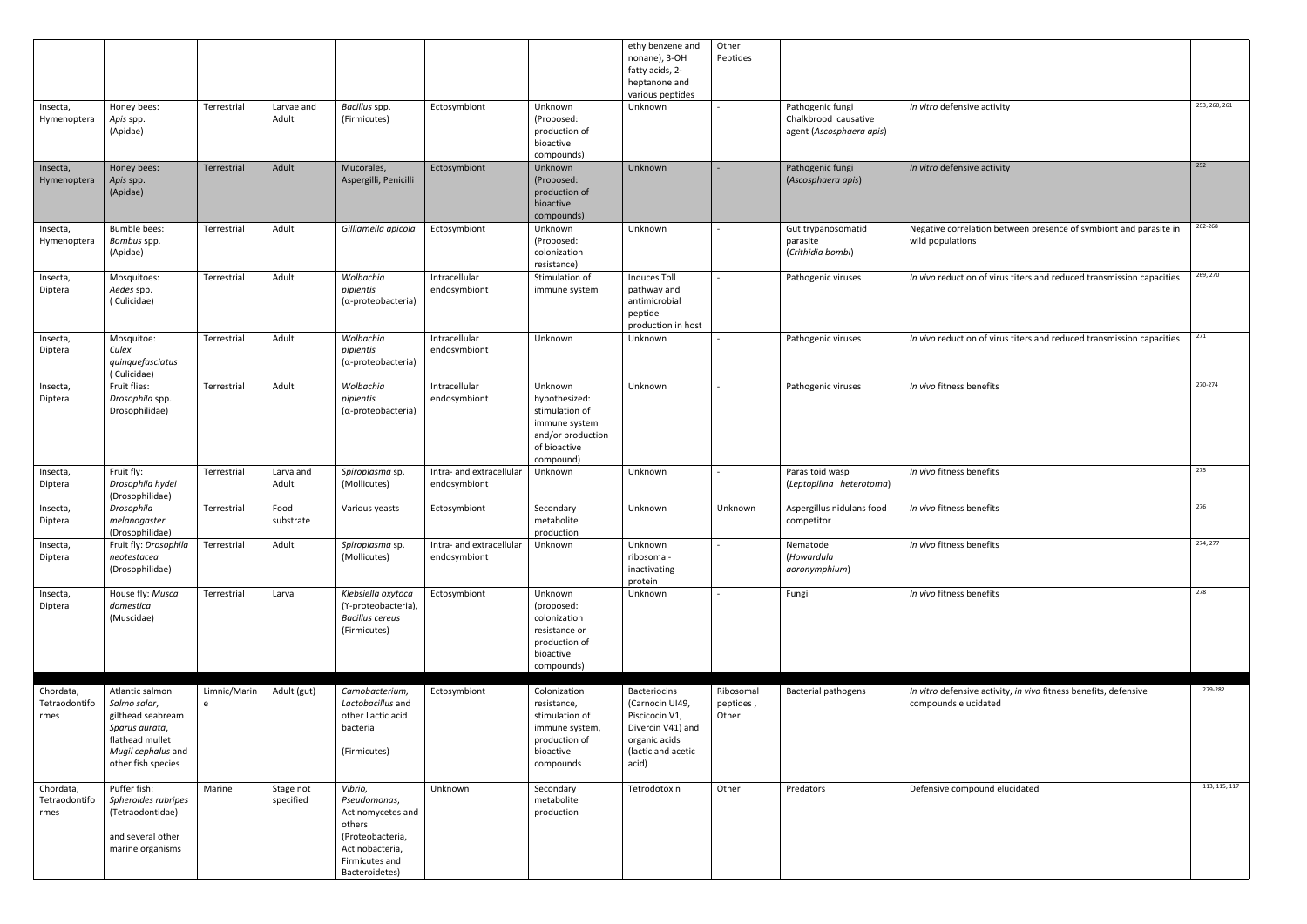| Chordata, | Newts and<br>Salamanders:<br>Taricha spp.,<br>Cynops spp. and<br>others<br>(Caudata,<br>Ambystomatidae<br>and Salamandridae)<br>Frogs:<br>Atelopus spp. and<br>other anurans | Limnic/Terres<br>trial | Adult, eggs<br>and larvae<br>(some<br>species)       | Unknown<br>(bacterial origin<br>uncertain)                                                         | Unknown      | Secondary<br>metabolite<br>production                                                                    | Tetrodotoxin                                                                                                                                                                                                                   | Other                           | Snake predators                                                                                             | Defensive compound elucidated, active secretion upon predator<br>encounter, toxicity to predators, coevolutionary arms race with<br>snake predators |
|-----------|------------------------------------------------------------------------------------------------------------------------------------------------------------------------------|------------------------|------------------------------------------------------|----------------------------------------------------------------------------------------------------|--------------|----------------------------------------------------------------------------------------------------------|--------------------------------------------------------------------------------------------------------------------------------------------------------------------------------------------------------------------------------|---------------------------------|-------------------------------------------------------------------------------------------------------------|-----------------------------------------------------------------------------------------------------------------------------------------------------|
|           | (Anura:<br>Brachycephalidae,<br>Dendrobatidae,<br>Bufonidae and<br>Rhacophoridae)                                                                                            |                        |                                                      |                                                                                                    |              |                                                                                                          |                                                                                                                                                                                                                                |                                 |                                                                                                             |                                                                                                                                                     |
| Chordata  | Red back<br>salamander:<br>Plethodon cinereus<br>(Caudata:<br>Salamandridae)                                                                                                 | Limnic/Terres<br>trial | Adult (skin<br>and gut)                              | Janthinobacterium<br>lividum<br>(β-proteobacteria)<br>Lysobacter<br>gummosus<br>(Y-proteobacteria) | Ectosymbiont | Secondary<br>metabolite<br>production                                                                    | Indole-<br>3-carboxaldehyde<br>and violacein<br>$2,4-$<br>diacetylphlorogluci<br>nol                                                                                                                                           | Other                           | Fungal pathogen<br>(Batrachochytrium<br>dendrobatidis)                                                      | In vitro defensive activity, defensive compounds elucidated, co<br>occurrence of defensive compounds and symbiotic bacteria on<br>host              |
| Chordata  | Mountain yellow-<br>legged frog: Rana<br>muscosa<br>(Anura: Ranidae)                                                                                                         | Limnic/Terres<br>trial | Adult (skin)                                         | Janthinobacterium<br>lividum<br>(β-proteobacteria)                                                 | Ectosymbiont | Secondary<br>metabolite<br>production                                                                    | Violacein                                                                                                                                                                                                                      | Other                           | Fungal pathogen<br>(Batrachochytrium<br>dendrobatidis)                                                      | In vivo fitness benefits, defensive compound elucidated                                                                                             |
| Chordata  | Mountain yellow-<br>legged frog: Rana<br>muscosa<br>(Anura: Ranidae)                                                                                                         | Limnic/Terres<br>trial | Adult (skin)                                         | Pseudomonas<br>fluorescens<br>(Y-proteobacteria)                                                   | Ectosymbiont | Synergistic effect of<br>compound with<br>host immune<br>system                                          | $2,4-$<br>diacetylphlorogluci<br>nol                                                                                                                                                                                           | Other                           | Fungal pathogen<br>Batrachochytrium<br>dendrobatidis)                                                       | In vitro defensive activity, defensive compounds elucidated                                                                                         |
| Chordata  | Hoopoe birds:<br>Upupa epops<br>(Coraciformes:<br>Upupidae)                                                                                                                  | Terrestrial            | Adult<br>(feathers),<br>and eggs                     | Enterococcus<br>faecalis<br>(Firmicutes)                                                           | Ectosymbiont | Secondary<br>metabolite<br>production                                                                    | Bacteriocins<br>(enterocin MR10<br>and AS-48) and<br>mixture of<br>volatiles (main:<br>Butanoic acid, 2-<br>methyl butanoic<br>acid, 4-methyl<br>pentanoic acid,<br>indole, 3-phenyl<br>propanoic acid and<br>4-chloro indole) | Ribosomal<br>peptides,<br>Other | <b>Bacterial pathogens</b><br>(Bacillus licheniformis,<br>Staphylococcus and several<br>Enterobacteriaceae) | In vivo fitness benefits, in vitro defensive activity, defensive<br>compounds elucidated                                                            |
| Chordata  | Human:<br>Homo sapiens<br>(Primates:<br>Hominidae)                                                                                                                           | Terrestrial            | Stage not<br>specified (skin<br>and nasal<br>cavity) | Staphylococcus<br>epidermis<br>(Firmicutes)                                                        | Ectosymbiont | Secondary<br>metabolite<br>production,<br>stimulation of<br>immune system,<br>colonization<br>resistance | Epidermin,<br>Pep5, epilancin K7<br>, modulin PSMγ<br>and PSMδ,<br>(thiolactone-<br>containing<br>pheromone<br>AMPs), ESP serine<br>protease                                                                                   | Ribosomal<br>peptides           | Pathogenic microbes<br>(Staphylococcus aureus)                                                              | In vitro defensive activity, defensive compounds elucidated, rate<br>pathogen colonization decreased in presence of symbiont.                       |
| Chordata  | Human:<br>Homo sapiens<br>(Primates:<br>Hominidae)                                                                                                                           | Terrestrial            | Stage not<br>specified<br>(intestine)                | <b>Bacteroides fragilis</b><br>(Bacteroidetes)                                                     | Ectosymbiont | Modulation of<br>immune system<br>suppresses<br>inflammatory<br>response)                                | Polysaccharide A<br>(PSA)                                                                                                                                                                                                      | Other                           | Opportunistic bacterial<br>pathogen<br>(Helicobacter hepaticus)                                             | In vivo fitness benefits, defensive compounds elucidated                                                                                            |
| Chordata  | Laboratory mice<br>Mus musculus<br>(strain C57BL/6J)<br>(Rodentia: Muridae)                                                                                                  | Terrestrial            | Not specified                                        | Herpesvirus                                                                                        | Endosymbiont | Stimulation of<br>immune system                                                                          | Effect in immune<br>system: prolonged<br>production of the<br>antiviral cytokine<br>interferon-c and<br>systemic activation<br>of macrophages                                                                                  |                                 | <b>Bacterial pathogens</b><br>(Listeria monocytogenes<br>and Yersinia pestis)                               | In vivo fitness benefits                                                                                                                            |

|              | Defensive compound elucidated, active secretion upon predator<br>encounter, toxicity to predators, coevolutionary arms race with<br>snake predators | 113, 283-288 |
|--------------|-----------------------------------------------------------------------------------------------------------------------------------------------------|--------------|
|              |                                                                                                                                                     |              |
|              |                                                                                                                                                     |              |
|              |                                                                                                                                                     |              |
|              | In vitro defensive activity, defensive compounds elucidated, co-<br>occurrence of defensive compounds and symbiotic bacteria on<br>host             | 289-293      |
|              | In vivo fitness benefits, defensive compound elucidated                                                                                             | 294          |
|              | In vitro defensive activity, defensive compounds elucidated                                                                                         | 295          |
| S,<br>everal | In vivo fitness benefits, in vitro defensive activity, defensive<br>compounds elucidated                                                            | 296-301      |
|              |                                                                                                                                                     |              |
| us)          | In vitro defensive activity, defensive compounds elucidated, rate of<br>pathogen colonization decreased in presence of symbiont.                    | 302-306      |
| al           | In vivo fitness benefits, defensive compounds elucidated                                                                                            | 307          |
| us)          |                                                                                                                                                     |              |
| nes?         | In vivo fitness benefits                                                                                                                            | 308          |
|              |                                                                                                                                                     |              |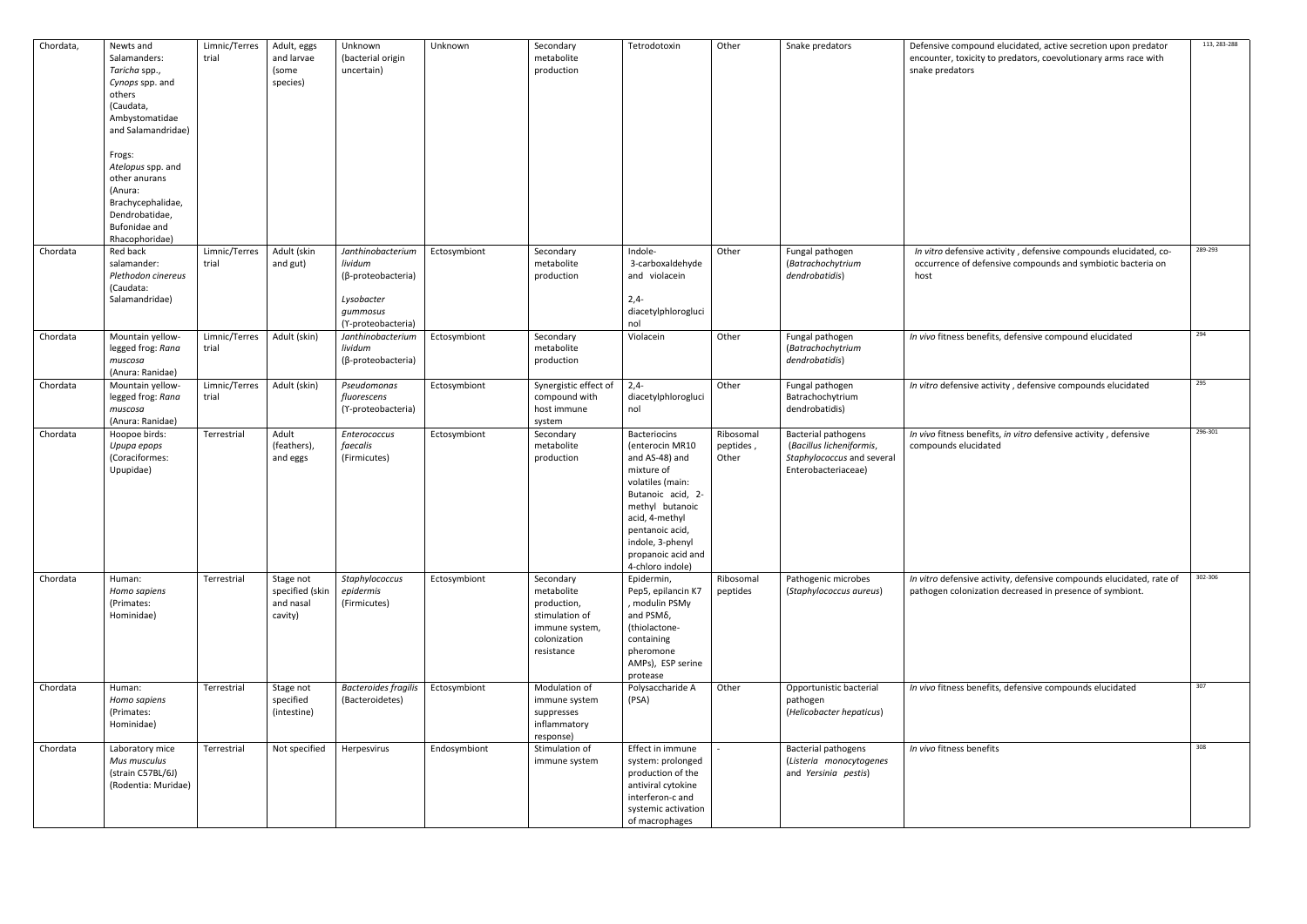## *References*

- <span id="page-8-0"></span>1. K. Konya, N. Shimidzu, N. Otaki, A. Yokoyama, K. Adachi and W. Miki, *Experientia*, 1995, **51**, 153-155.
- 2. S. Dash, C. L. Jin, O. O. Lee, Y. Xu and P. Y. Qian, *J. Ind. Microbiol. Biotechnol.*, 2009, **36**, 1047-1056.
- 3. S. Dash, Y. Nogata, X. J. Zhou, Y. F. Zhang, Y. Xu, X. R. Guo, X. X. Zhang and P. Y. Qian, *Bioresour. Technol.*, 2011, **102**, 7532-7537.
- 4. W. Miki, N. Otaki, A. Yokoyama and T. Kusumi, *Experientia*, 1996, **52**, 93-96.
- 5. M. D. Unson and D. J. Faulkner, *Experientia*, 1993, **49**, 349-353.
- 6. A. E. Flowers, M. J. Garson, R. I. Webb, E. J. Dumdei and R. D. Charan, *Cell Tissue Res.*, 1998, **292**, 597-607.
- 7. C. P. Ridley, P. R. Bergquist, M. K. Harper, D. J. Faulkner, J. N. A. Hooper and M. G. Haygood, *Chem. Biol.*, 2005, **12**, 397-406.
- 8. J. Faulkner, M. D. Unson and C. A. Bewley, *Pure Appl. Chem.*, 1994, **66**, 1983-1990.
- 9. M. D. Unson, N. D. Holland and D. J. Faulkner, *Mar. Biol.*, 1994, **119**, 1-11.
- 10. J. Vansande, F. Deneubourg, R. Beauwens, J. C. Braekman, D. Daloze and J. E. Dumont, *Mol. Pharmacol.*, 1990, **37**, 583-589.
- 11. C. Giannini, C. Debitus, R. Lucas, A. Ubeda, M. Payá, J. N. A. Hooper and M. V. D'Auria, *J. Nat. Prod.*, 2001, **64**, 612-615.
- 12. P. Flatt, J. Gautschi, R. Thacker, M. Musafija-Girt, P. Crews and W. Gerwick, *Mar. Biol.*, 2005, **147**, 761-774.
- 13. R. Thacker, M. Diaz, K. Ruetzler, P. Erwin, S. Kimble, M. Pierce and S. Dillard, in Porifera Research: Biodiversity, Innovation and Sustainability, eds. M. Custódio, G. Lôbo-Hajdu, E. Hajdu and G. Muricy, Série Licros, 621-626.
- 14. D. Erpenbeck, J. N. A. Hooper, I. Bonnard, P. Sutcliffe, M. Chandra, P. Perio, C. Wolff, B. Banaigs, G. Worheide, C. Debitus and S. Petek, *Mar. Biol.*, 2012, **159**, 1119-1127.
- 15. R. Sakai, H. Kamiya, M. Murata and K. Shimamoto, *J. Am. Chem. Soc.*, 1997, **119**, 4112-4116.
- 16. R. Sakai, K. Yoshida, A. Kimura, K. Koike, M. Jimbo, K. Koike, A. Kobiyama and H. Kamiya, *Chembiochem*, 2008, **9**, 543-551.
- 17. T. K. Kim, M. J. Garson and J. A. Fuerst, *Environ. Microbiol.*, 2005, **7**, 509-518.
- 18. T. K. Kim, A. K. Hewavitharana, P. N. Shaw and J. A. Fuerst, *Appl. Environ. Microbiol.*, 2006, **72**, 2118-2125.
- 19. M. D. Higgs and D. J. Faulkner, *J. Org. Chem.*, 1978, **43**, 3454-3457.
- 20. V. Costantino, E. Fattorusso and A. Mangoni, *J. Org. Chem.*, 1993, **58**, 186-191.
- 21. V. Costantino, E. Fattorusso, A. Mangoni, M. Di Rosa and A. Ianaro, *J. Am. Chem. Soc.*, 1997, **119**, 12465-12470.
- 22. V. Costantino, E. Fattorusso, A. Mangoni, M. Di Rosa and A. Ianaro, *Bioorg. Med. Chem. Lett.*, 1999, **9**, 271-276.
- 23. C. Campagnuolo, E. Fattorusso, O. Taglialatela-Scafati, A. Ianaro and B. Pisano, *European J. Org. Chem.*, 2002, **2002**, 61-69.
- 24. E. Fattorusso, S. Parapini, C. Campagnuolo, N. Basilico, O. Taglialatela-Scafati and D. Taramelli, *J. Antimicrob. Chemother.*, 2002, **50**, 883-888.
- 25. C. Campagnuolo, E. Fattorusso, A. Romano, O. Taglialatela-Scafati, N. Basilico, S. Parapini and D. Taramelli, *European J. Org. Chem.*, 2005, **2005**, 5077-5083.
- 26. M. Laroche, C. Imperatore, L. Grozdanov, V. Costantino, A. Mangoni, U. Hentschel and E. Fattorusso, *Mar. Biol.*, 2007, **151**, 1365-1373.
- 27. G. Della Sala, T. Hochmuth, V. Costantino, R. Teta, W. Gerwick, L. Gerwick, J. Piel and A. Mangoni, *Environ. Microbiol. Rep.*, 2013, **5**, 809-818.
- 28. R. H. Cichewicz, F. A. Valeriote and P. Crews, *Org. Lett.*, 2004, **6**, 1951-1954.
- 29. K. M. Fisch, C. Gurgui, N. Heycke, S. A. van der Sar, S. A. Anderson, V. L. Webb, S. Taudien, M. Platzer, B. K. Rubio, S. J. Robinson, P. Crews and J. Piel, *Nat. Chem. Biol.*, 2009, **5**, 494-501.
- 30. N. B. Perry, J. W. Blunt, M. H. G. Munro and L. K. Pannell, *J. Am. Chem. Soc.*, 1988, **110**, 4850-4851.
- 31. N. B. Perry, J. W. Blunt, M. H. G. Munro and A. M. Thompson, *J. Org. Chem.*, 1990, **55**, 223-227.
- 32. M. R. Bubb, I. Spector, A. D. Bershadsky and E. D. Korn, *J. Biol. Chem.*, 1995, **270**, 3463-3466.
- 33. C. A. Bewley, N. D. Holland and D. J. Faulkner, *Experientia*, 1996, **52**, 716-722.
- 34. C. A. Bewley and D. J. Faulkner, *J. Org. Chem.*, 1994, **59**, 4849-4852.
- 35. S. Matsunaga and N. Fusetani, *J. Org. Chem.*, 1995, **60**, 1177-1181.
- 36. E. W. Schmidt, C. A. Bewley and D. J. Faulkner, *J. Org. Chem.*, 1998, **63**, 1254-1258.
- 37. E. W. Schmidt, A. Y. Obraztsova, S. K. Davidson, D. J. Faulkner and M. G. Haygood, *Mar. Biol.*, 2000, **136**, 969-977.
- 38. S. Sakemi, T. Ichiba, S. Kohmoto, G. Saucy and T. Higa, *J Am Chem Soc*, 1988, **110**, 4851-4853.
- 39. N. Fusetani, T. Sugawara and S. Matsunaga, *The Journal of Organic Chemistry*, 1992, **57**, 3828-3832.
- 40. M. Iwamoto, H. Shimizu, I. Muramatsu, S. Matsunaga and S. Oiki, *J Physiol Sci*, 2010, **60**, S121-S121.
- 41. M. F. Freeman, C. Gurgui, M. J. Helf, B. I. Morinaka, A. R. Uria, N. J. Oldham, H. G. Sahl, S. Matsunaga and J. Piel, *Science*, 2012, **338**, 387-390.
- 42. M. C. Wilson, T. Mori, C. Ruckert, A. R. Uria, M. J. Helf, K. Takada, C. Gernert, U. A. E. Steffens, N. Heycke, S. Schmitt, C. Rinke, E. J. N. Helfrich, A. O. Brachmann, C. Gurgui, T. Wakimoto, M. Kracht, M. Crusemann, Matsunaga, J. Kalinowski, H. Takeyama and J. Piel, *Nature*, 2014, **506**, 58-62.
- 43. J. Piel, D. Q. Hui, N. Fusetani and S. Matsunaga, *Environ Microbiol*, 2004, **6**, 921-927.
- 44. J. Piel, D. Q. Hui, G. P. Wen, D. Butzke, M. Platzer, N. Fusetani and S. Matsunaga, *P Natl Acad Sci USA*, 2004, **101**, 16222-16227.
- 45. M. Kimura, T. Wakimoto, Y. Egami, K. C. Tan, Y. Ise and I. Abe, *J. Nat. Prod.*, 2012, **75**, 290-294.
- 46. T. Wakimoto, Y. Egami, Y. Nakashima, Y. Wakimoto, T. Mori, T. Awakawa, T. Ito, H. Kenmoku, Y. Asakawa, J. Piel and I. Abe, *Nat. Chem. Biol.*, 2014, **10**, 648-655.
- 47. W. O'Neal and J. R. Pawlik, *Mar. Ecol. Prog. Ser.*, 2002, **240**, 117-126.
- 48. L. D. Mydlarz, R. S. Jacobs, J. Boehnlein and R. G. Kerr, *Chem. Biol.*, 2003, **10**, 1051-1056.
- 49. J. M. Boehnlein, L. Z. Santiago-Vazquez and R. G. Kerr, *Mar. Ecol. Prog. Ser.*, 2005, **303**, 105-111.
- 50. N. W. Withers, W. Kokke, W. Fenical and C. Djerassi, *Proc. Natl. Acad. Sci. U. S. A.*, 1982, **79**, 3764-3768.
- 51. R. G. Kerr, L. C. Rodriguez and J. Kellman, *Tetrahedron Lett.*, 1996, **37**, 8301-8304.
- 52. R. D. A. Epifanio, L. F. Maia, J. R. Pawlik and W. Fenical, *Mar. Ecol. Prog. Ser.*, 2007, **329**, 307-310.
- 53. F. Romero, F. Espliego, J. P. Baz, T. G. DeQuesada, D. Gravalos, F. DelaCalle and J. L. FernadezPuertes, *J. Antibiot.*, 1997, **50**, 734-737.
- 54. S. Fraune, F. Anton-Erxleben, R. Augustin, S. Franzenburg, M. Knop, K. Schröder, D. Wolloweit-Ohl and T. C. G. Bosch, *ISME J.*, 2014.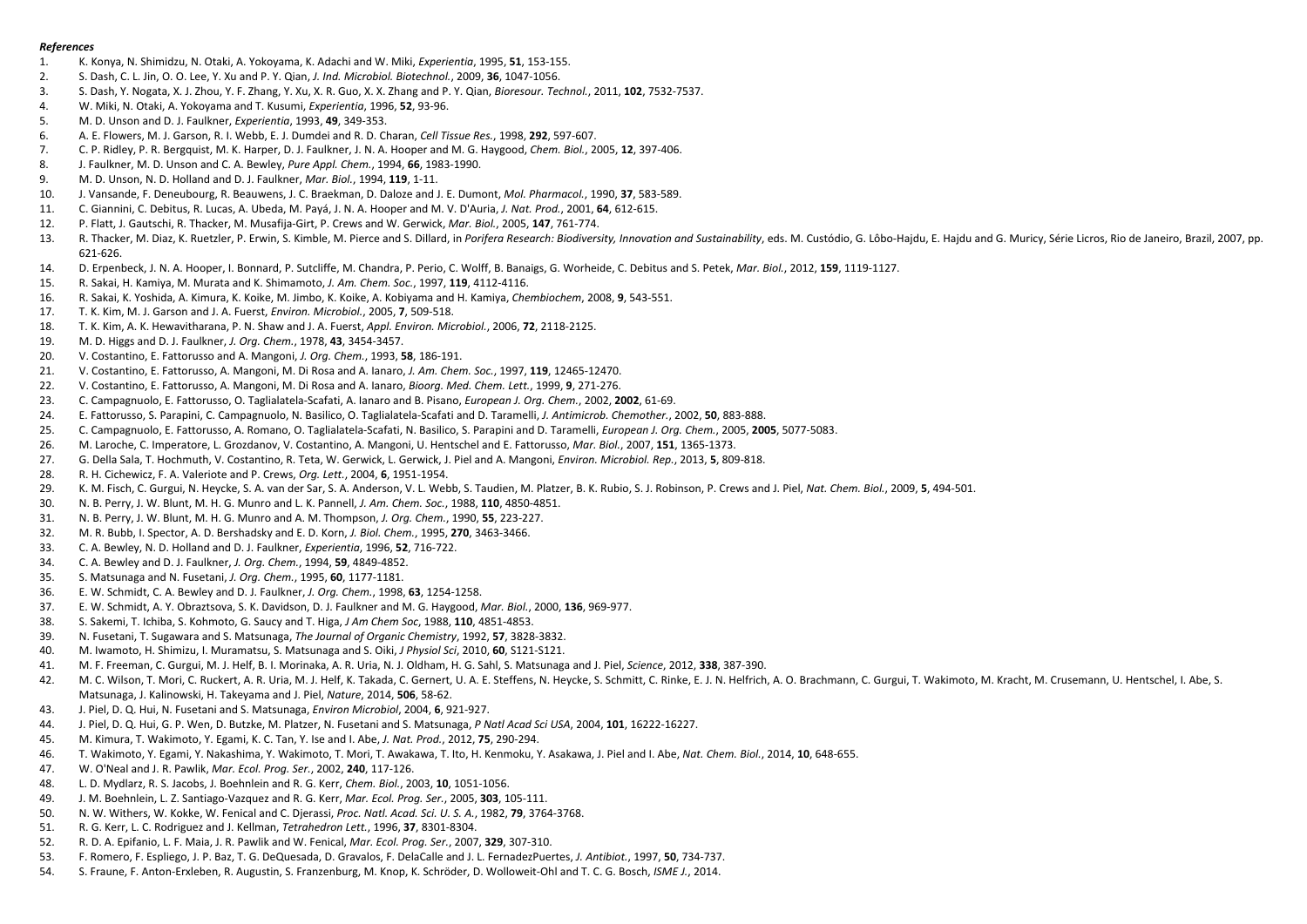- 55. R. M. Woollacott, *Mar. Biol.*, 1981, **65**, 155-158.
- 56. M. G. Haygood and S. K. Davidson, *Appl. Environ. Microbiol.*, 1997, **63**, 4612-4616.
- 57. S. K. Davidson and M. G. Haygood, *Biol. Bull.*, 1999, **196**, 273-280.
- 58. S. K. Davidson, S. W. Allen, G. E. Lim, C. M. Anderson and M. G. Haygood, *Appl. Environ. Microbiol.*, 2001, **67**, 4531-4537.
- 59. T. M. McGovern and M. E. Hellberg, *Mol. Ecol.*, 2003, **12**, 1207-1215.
- 60. M. Hildebrand, L. E. Waggoner, H. B. Liu, S. Sudek, S. Allen, C. Anderson, D. H. Sherman and M. Haygood, *Chem. Biol.*, 2004, **11**, 1543-1552.
- 61. N. Lopanik, N. Lindquist and N. Targett, *Oecologia*, 2004, **139**, 131-139.
- 62. N. B. Lopanik, N. M. Targett and N. Lindquist, *Appl. Environ. Microbiol.*, 2006, **72**, 7941-7944.
- 63. N. B. Lopanik, N. M. Targett and N. Lindquist, *Mar. Ecol. Prog. Ser.*, 2006, **327**, 183-191.
- 64. K. H. Sharp, S. K. Davidson and M. G. Haygood, *ISME J.*, 2007, **1**, 693-702.
- 65. S. Sudek, N. B. Lopanik, L. E. Waggoner, M. Hildebrand, C. Anderson, H. B. Liu, A. Patel, D. H. Sherman and M. G. Haygood, *J. Nat. Prod.*, 2007, **70**, 67-74.
- 66. A. E. Trindade-Silva, G. E. Lim-Fong, K. H. Sharp and M. G. Haygood, *Curr. Opin. Biotechnol.*, 2010, **21**, 834-842.
- 67. N. B. Lopanik, *Funct. Ecol.*, 2014, **28**, 328-340.
- 68. B. Carte and D. J. Faulkner, *J. Chem. Ecol.*, 1986, **12**, 795-804.
- 69. S. Matsunaga, N. Fusetani and K. Hashimoto, *Experientia*, 1986, **42**, 84-84.
- 70. A. Franks, P. Haywood, C. Holmstrom, S. Egan, S. Kjelleberg and N. Kumar, *Molecules*, 2005, **10**, 1286-1291.
- 71. A. Franks, S. Egan, C. Holmstrom, S. James, H. Lappin-Scott and S. Kjelleberg, *Appl. Environ. Microbiol.*, 2006, **72**, 6079-6087.
- 72. C. Burke, T. Thomas, S. Egan and S. Kjelleberg, *Environ. Microbiol.*, 2007, **9**, 814-818.
- 73. C. K. Narkowicz, A. J. Blackman, E. Lacey, J. H. Gill and K. Heiland, *J. Nat. Prod.*, 2002, **65**, 938-941.
- 74. J. T. Walls, A. J. Blackman and D. A. Ritz, *J. Chem. Ecol.*, 1991, **17**, 1871-1881.
- 75. J. T. Walls, A. J. Blackman and D. A. Ritz, *Hydrobiologia*, 1995, **297**, 163-172.
- 76. A. R. Carroll, S. Duffy, M. Sykes and V. M. Avery, *Organic & Biomolecular Chemistry*, 2011, **9**, 604-609.
- 77. Y. H. Choi, A. Park, F. J. Schmitz and I. Vanaltena, *J. Nat. Prod.*, 1993, **56**, 1431-1433.
- 78. U. Anthoni, P. H. Nielsen, M. Pereira and C. Christophersen, *Comp. Biochem. Physiol. Part B Biochem. Mol. Biol.*, 1990, **96**, 431-437.
- 79. L. Peters, A. D. Wright, A. Krick and G. M. Konig, *J. Chem. Ecol.*, 2004, **30**, 1165-1181.
- 80. M. Tischler, S. W. Ayer and R. J. Andersen, *Comp. Biochem. Physiol. Part B Biochem. Mol. Biol.*, 1986, **84**, 43-45.
- 81. R. Kazlauskas, J. F. Marwood, P. T. Murphy and R. J. Wells, *Aust. J. Chem.*, 1982, **35**, 215-217.
- 82. V. J. Paul, N. Lindquist and W. Fenical, *Mar. Ecol. Prog. Ser.*, 1990, **59**, 109-118.
- 83. K. L. Rinehart, J. B. Gloer, J. C. Cook, S. A. Mizsak and T. A. Scahill, *J. Am. Chem. Soc.*, 1981, **103**, 1857-1859.
- 84. K. L. Rinehart, J. B. Gloer, R. G. Hughes, H. E. Renis, J. P. McGovren, E. B. Swynenberg, D. A. Stringfellow, S. L. Kuentzel and L. H. Li, *Science*, 1981, **212**, 933-935.
- 85. N. Lindquist, M. E. Hay and W. Fenical, *Ecol. Monogr.*, 1992, **62**, 547-568.
- 86. N. Lindquist and M. E. Hay, *Ecology*, 1995, **76**, 1347-1358.
- 87. H. L. Sings and K. L. Rinehart, *J. Ind. Microbiol. Biotechnol.*, 1996, **17**, 385-396.
- 88. N. Lindquist, *J. Chem. Ecol.*, 2002, **28**, 1987-2000.
- 89. M. Tsukimoto, M. Nagaoka, Y. Shishido, J. Fujimoto, F. Nishisaka, S. Matsumoto, E. Harunari, C. Imada and T. Matsuzaki, *J. Nat. Prod.*, 2011, **74**, 2329-2331.
- 90. Y. Xu, R. D. Kersten, S. J. Nam, L. Lu, A. M. Al-Suwailem, H. J. Zheng, W. Fenical, P. C. Dorrestein, B. S. Moore and P. Y. Qian, *J. Am. Chem. Soc.*, 2012, **134**, 8625-8632.
- 91. C. Ireland and P. J. Scheuer, *J. Am. Chem. Soc.*, 1980, **102**, 5688-5691.
- 92. D. F. Sesin, S. J. Gaskell and C. M. Ireland, *Bull. Soc. Chim. Belg.*, 1986, **95**, 853-867.
- 93. P. F. Long, W. C. Dunlap, C. N. Battershill and M. Jaspars, *Chembiochem*, 2005, **6**, 1760-1765.
- 94. E. W. Schmidt, J. T. Nelson, D. A. Rasko, S. Sudek, J. A. Eisen, M. G. Haygood and J. Ravel, *Proc. Natl. Acad. Sci. U. S. A.*, 2005, **102**, 7315-7320.
- 95. M. S. Donia, B. J. Hathaway, S. Sudek, M. G. Haygood, M. J. Rosovitz, J. Ravel and E. W. Schmidt, *Nat. Chem. Biol.*, 2006, **2**, 729-735.
- 96. M. S. Donia, J. Ravel and E. W. Schmidt, *Nat. Chem. Biol.*, 2008, **4**, 341-343.
- 97. E. W. Schmidt, in *Defensive Mutualism in Microbial Symbiosis*, eds. J. F. White and M. S. Torres, Boca Raton, FL, USA, 2009, pp. 65-83.
- 98. T. M. Zabriskie, C. L. Mayne and C. M. Ireland, *J. Am. Chem. Soc.*, 1988, **110**, 7919-7920.
- 99. A. D. Richardson, W. Aalbersberg and C. M. Ireland, *Anti-Cancer Drugs*, 2005, **16**, 533-541.
- 100. M. S. Donia, W. F. Fricke, F. Partensky, J. Cox, S. I. Elshahawi, J. R. White, A. M. Phillippy, M. C. Schatz, J. Piel, M. G. Haygood, J. Ravel and E. W. Schmidt, Proc. Natl. Acad. Sci. U. S. A., 2011, 108, E1423-E1432
- 101. J. C. Kwan, M. S. Donia, A. W. Han, E. Hirose, M. G. Haygood and E. W. Schmidt, *Proc. Natl. Acad. Sci. U. S. A.*, 2012, **109**, 20655-20660.
- 102. J. C. Kwan and E. W. Schmidt, *PLoS One*, 2013, **8**, e80822.
- 103. D. Gouiffes, M. Juge, N. Grimaud, L. Welin, M. P. Sauviat, Y. Barbin, D. Laurent, C. Roussakis, J. P. Henichart and J. F. Verbist, *Toxicon*, 1988, **26**, 1129-1136.
- 104. B. M. Degnan, C. J. Hawkins, M. F. Lavin, E. J. McCaffrey, D. L. Parry, A. L. Vandenbrenk and D. J. Watters, *J. Med. Chem.*, 1989, **32**, 1349-1354.
- 105. J. F. Biard, C. Grivois, J. F. Verbist, C. Debitus and J. B. Carre, *J. Mar. Biol. Assoc. U. K.*, 1990, **70**, 741-746.
- 106. J. F. Biard, C. Roussakis, J. M. Kornprobst, D. Gouiffesbarbin, J. F. Verbist, P. Cotelle, M. P. Foster, C. M. Ireland and C. Debitus, *J. Nat. Prod.*, 1994, **57**, 1336-1345.
- 107. C. S. Riesenfeld, A. E. Murray and B. J. Baker, *J. Nat. Prod.*, 2008, **71**, 1812-1818.
- 108. C. Moss, D. H. Green, B. Perez, A. Velasco, R. Henriquez and J. D. McKenzie, *Mar. Biol.*, 2003, **143**, 99-110.
- 109. A. E. Perez-Matos, W. Rosado and N. S. Govind, *Antonie Van Leeuwenhoek*, 2007, **92**, 155-164.
- 110. C. M. Rath, B. Janto, J. Earl, A. Ahmed, F. Z. Hu, L. Hiller, M. Dahlgren, R. Kreft, F. A. Yu, J. J. Wolff, H. K. Kweon, M. A. Christiansen, K. Hakansson, R. M. Williams, G. D. Ehrlich and D. H. Sherman, ACS Chem. Bio
- 111. G. Steinert, M. W. Taylor and P. J. Schupp, *Mar. Biotechnol.*, 2015, **in press**.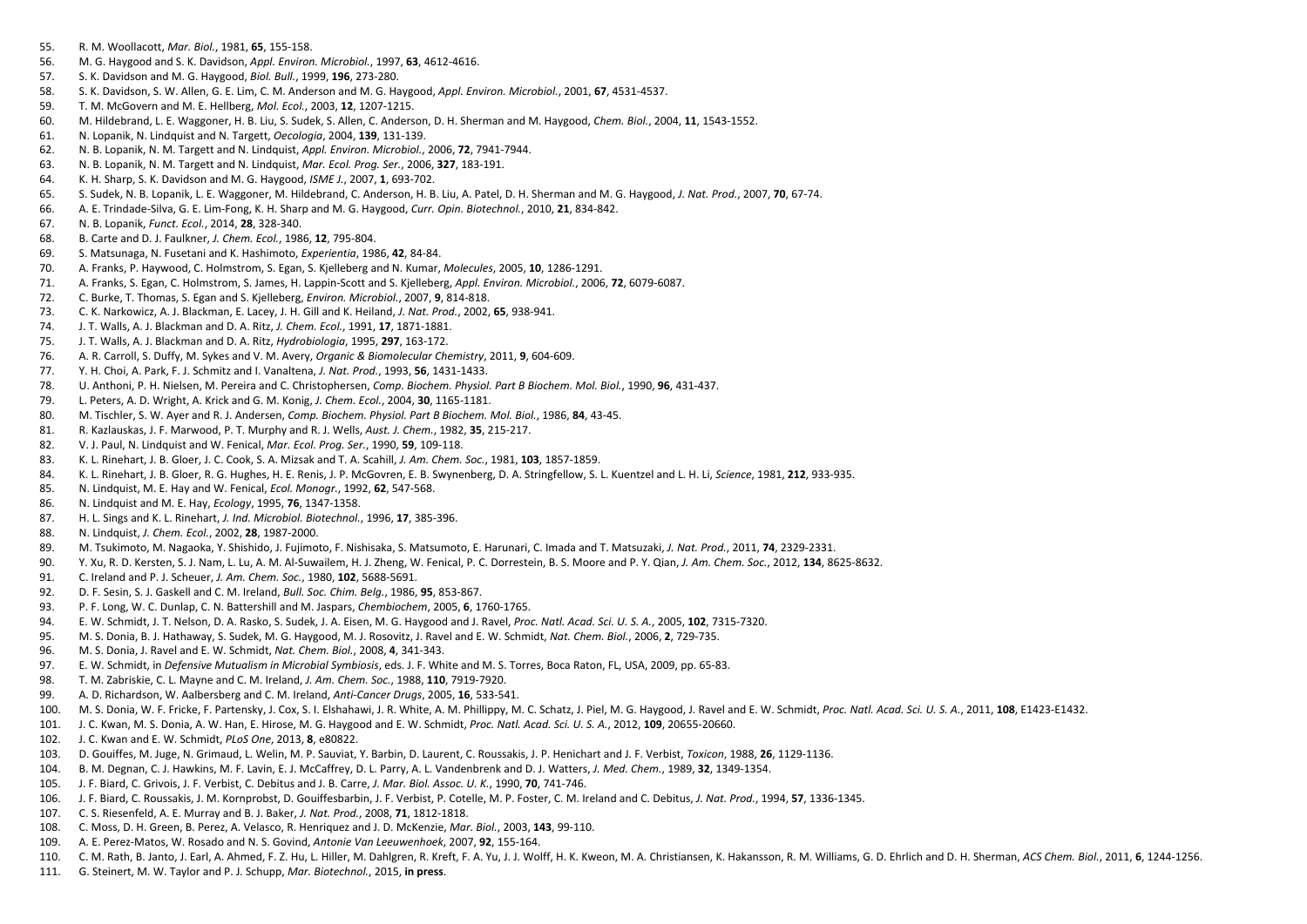- 112. J. Kobayashi and M. Ishibashi, *Chem. Rev.*, 1993, **93**, 1753-1769.
- 113. J. W. Daly, *J. Nat. Prod.*, 2004, **67**, 1211-1215.
- 114. M. Asakawa, K. Ito and H. Kajihara, *Toxins*, 2013, **5**, 376-395.
- 115. V. Pratheepa and V. Vasconcelos, *Environ. Toxicol. Pharmacol.*, 2013, **36**, 1046-1054.
- 116. V. Bane, M. Lehane, M. Dikshit, A. Riordan and A. Furey, *Toxins*, 2014, **6**, 693-755.
- 117. T. Y. Magarlamov, I. A. Beleneva, A. V. Chernyshev and A. D. Kuhlevsky, *Toxicon*, 2014, **85**, 46-51.
- 118. S. K. Goffredi, A. Warén, V. J. Orphan, C. L. Van Dover and R. C. Vrijenhoek, *Appl. Environ. Microbiol.*, 2004, **70**, 3082-3090.
- 119. Y. Suzuki, R. E. Kopp, T. Kogure, A. Suga, K. Takai, S. Tsuchida, N. Ozaki, K. Endo, J. Hashimoto, Y. Kato, C. Mizota, T. Hirata, H. Chiba, K. H. Nealson, K. Horikoshi and J. L. Kirschvink, Earth Planet. Sci. Lett., 2
- 120. H. Yao, M. Dao, T. Imholt, J. Huang, K. Wheeler, A. Bonilla, S. Suresh and C. Ortiz, *Proc. Natl. Acad. Sci. U. S. A.*, 2010, **107**, 987-992.
- 121. O. Peraud, J. S. Biggs, R. W. Hughen, A. R. Light, G. P. Concepcion, B. M. Olivera and E. W. Schmidt, *Appl. Environ. Microbiol.*, 2009, **75**, 6820-6826.
- 122. Z. J. Lin, R. R. Antemano, R. W. Hughen, M. D. B. Tianero, O. Peraud, M. G. Haygood, G. P. Concepcion, B. M. Olivera, A. Light and E. W. Schmidt, *J. Nat. Prod.*, 2010, **73**, 1922-1926.
- 123. Z. Lin, C. A. Reilly, R. Antemano, R. W. Hughen, L. Marett, G. P. Concepcion, M. G. Haygood, B. M. Olivera, A. Light and E. W. Schmidt, *J. Med. Chem.*, 2011, **54**, 3746-3755.
- 124. Z. J. Lin, L. Marett, R. W. Hughen, M. Flores, I. Forteza, M. A. Ammon, G. P. Concepcion, S. Espino, B. M. Olivera, G. Rosenberg, M. G. Haygood, A. R. Light and E. W. Schmidt, Bioorg. Med. Chem. Lett., 2013, 23, 4867-
- 125. A. Marin, L. A. Alvarez, G. Cimino and A. Spinella, *J. Molluscan Stud.*, 1999, **65**, 121-131.
- 126. Z. J. Lin, J. P. Torres, M. A. Ammon, L. Marett, R. W. Teichert, C. A. Reilly, J. C. Kwan, R. W. Hughen, M. Flores, M. D. Tianero, O. Peraud, J. E. Cox, A. R. Light, A. J. L. Villaraza, M. G. Haygood, G. P. Concepcion *Chem. Biol.*, 2013, **20**, 73-81.
- 127. D. L. Distel, D. J. Beaudoin and W. Morrill, *Appl. Environ. Microbiol.*, 2002, **68**, 6292-6299.
- 128. D. L. Distel, W. Morrill, N. MacLaren-Toussaint, D. Franks and J. Waterbury, *Int. J. Syst. Evol. Microbiol.*, 2002, **52**, 2261-2269.
- 129. W. R. Harris, S. A. Amin, F. C. Kupper, D. H. Green and C. J. Carrano, *J. Am. Chem. Soc.*, 2007, **129**, 12263-12271.
- 130. J. C. Yang, R. Madupu, A. S. Durkin, N. A. Ekborg, C. S. Pedamallu, J. B. Hostetler, D. Radune, B. S. Toms, B. Henrissat, P. M. Coutinho, S. Schwarz, L. Field, A. E. Trindade-Silva, C. A. G. Soares, S. Elshahawi, A. H Haygood, J. Posfai, J. Benner, C. Madinger, J. Nove, B. Anton, K. Chaudhary, J. Foster, A. Holman, S. Kumar, P. A. Lessard, Y. A. Luyten, B. Slatko, N. Wood, B. Wu, M. Teplitski, J. D. Mougous, N. Ward, J. A. Eisen, J. H. *One*, 2009, **4**, e6085.
- 131. M. A. Betcher, J. M. Fung, A. W. Han, R. O'Connor, R. Seronay, G. P. Concepcion, D. L. Distel and M. G. Haygood, *PLoS One*, 2012, **7**, e45309.
- 132. S. I. Elshahawi, A. E. Trindade-Silva, A. Hanora, A. W. Han, M. S. Flores, V. Vizzoni, C. G. Schrago, C. A. Soares, G. P. Concepcion, D. L. Distel, E. W. Schmidt and M. G. Haygood, Proc. Natl. Acad. Sci. U. S. A., 201
- 133. Z. Lin, M. Koch, C. D. Pond, G. Mabeza, R. A. Seronay, G. P. Concepcion, L. R. Barrows, B. M. Olivera and E. W. Schmidt, *J. Antibiot.*, 2014, **67**.
- 134. D. F. Hwang, O. Arakawa, T. Saito, T. Noguchi, U. Simidu, K. Tsukamoto, Y. Shida and K. Hashimoto, *Mar. Biol.*, 1989, **100**, 327-332.
- 135. R. Chau, J. A. Kalaitzis and B. A. Neilan, *Aquat. Toxicol.*, 2011, **104**, 61-72.
- 136. E. G. Ruby, *Annu. Rev. Microbiol.*, 1996, **50**, 591-624.
- 137. B. W. Jones and M. K. Nishiguchi, *Mar. Biol.*, 2004, **144**, 1151-1155.
- 138. S. V. Nyholm and M. J. McFall-Ngai, *Nat. Rev. Microbiol.*, 2004, **2**, 632-642.
- 139. M. J. McFall-Ngai, *Annu. Rev. Microbiol.*, 2014, **68**, 177-194.
- 140. W. Decleir and A. Richard, in *Biologisch Jaarboek (Dodonaea)*, Koninklijk Natuurwetenschappelijk Genootschap Dodonaea, Gent, Belgium, 1972.
- 141. A. Richard, C. Van den Branden and W. Decleir, in Cyclic Phenomena in Marine Plants and Animals: Proceedings of the 13th European Marine Biology Symposium, eds. E. Naylor and R. G. Hartnoll, Pergamon Press, Exeter, UK
- 142. C. Van den Branden, M. Gillis and A. Richard, *Comp. Biochem. Physiol. Part B Biochem. Mol. Biol.*, 1980, **66**, 331-334.
- 143. A. Lum-Kong, *J. Zool.*, 1992, **226**, 469-490.
- 144. E. Barbieri, K. Barry, A. Child and N. Wainwright, *Biol. Bull.*, 1997, **193**, 275-276.
- 145. M. R. Kaufman, Y. Ikeda, C. Patton, G. Van Dykhuizen and D. Epel, *Biol. Bull.*, 1998, **194**, 36-43.
- 146. S. Grigioni, R. Boucher-Rodoni, A. Demarta, M. Tonolla and R. Peduzzi, *Mar. Biol.*, 2000, **136**, 217-222.
- 147. E. Barbieri, B. J. Paster, D. Hughes, L. Zurek, D. P. Moser, A. Teske and M. L. Sogin, *Environ. Microbiol.*, 2001, **3**, 151-167.
- 148. K. Benkendorff, A. R. Davis and J. Bremner, *J. Invertebr. Pathol.*, 2001, **78**, 109-118.
- 149. P. Gomathi, J. R. Nair and P. M. Sherief, *Indian J. Mar. Sci.*, 2010, **39**, 100-104.
- 150. J. R. Nair, D. Pillai, S. M. Joseph, P. Gomathi, P. V. Senan and P. M. Sherief, *Indian J. Geomarine Sci.*, 2011, **40**, 13-27.
- 151. A. J. Collins, B. A. LaBarre, B. S. Wong Won, M. V. Shah, S. Heng, M. H. Choudhury, S. A. Haydar, J. Santiago and S. V. Nyholm, *Appl. Environ. Microbiol.*, 2012, **78**, 4200-4208.
- 152. M. S. Gil-Turnes, M. E. Hay and W. Fenical, *Science*, 1989, **246**, 116-118.
- 153. M. S. Gil-Turnes and W. Fenical, *Biol. Bull.*, 1992, **182**, 105-108.
- 154. N. Lindquist, P. H. Barber and J. B. Weisz, *Proc. R. Soc. Biol. Sci. Ser. B*, 2005, **272**, 1209-1216.
- 155. J. M. Crawford, C. Portmann, X. Zhang, M. B. J. Roeffaers and J. Clardy, *Proc. Natl. Acad. Sci. U. S. A.*, 2012, **109**, 10821-10826.
- 156. R. J. Akhurst, *J. Gen. Microbiol.*, 1982, **128**, 3061-3065.
- 157. S. Derzelle, E. Duchaud, F. Kunst, A. Danchin and P. Bertin, *Appl. Environ. Microbiol.*, 2002, **68**, 3780-3789.
- 158. T. A. Ciche, M. Blackburn, J. R. Carney and J. C. Ensign, *Appl. Environ. Microbiol.*, 2003, **69**, 4706-4713.
- 159. F. Sztaricskai, Z. Dinya, G. Y. Batta, E. Szallas, A. Szentirmai and A. Fodor, *ACH Models Chem.*, 1992, **129**, 697-707.
- 160. V. J. Paul, S. Frautschy, W. Fenical and K. H. Nealson, *J. Chem. Ecol.*, 1981, **7**, 589-597.
- 161. W. H. Richardson, T. M. Schmidt and K. H. Nealson, *Appl. Environ. Microbiol.*, 1988, **54**, 1602-1605.
- 162. J. Li, G. Chen, H. Wu and J. M. Webster, *Appl. Environ. Microbiol.*, 1995, **61**, 4329-4333.
- 163. K. Hu, J. Li and J. M. Webster, *J. Chromatogr. B Biomed. Sci. Appl.*, 1997, **703**, 177-183.
- 164. K. Hu and J. M. Webster, *FEMS Microbiol. Lett.*, 2000, **189**, 219-223.
- 165. I. Eleftherianos, S. Boundy, S. A. Joyce, S. Aslam, J. W. Marshall, R. J. Cox, T. J. Simpson, D. J. Clarke, R. H. ffrench-Constant and S. E. Reynolds, Proc. Natl. Acad. Sci. U. S. A., 2007, 104, 2419-2424.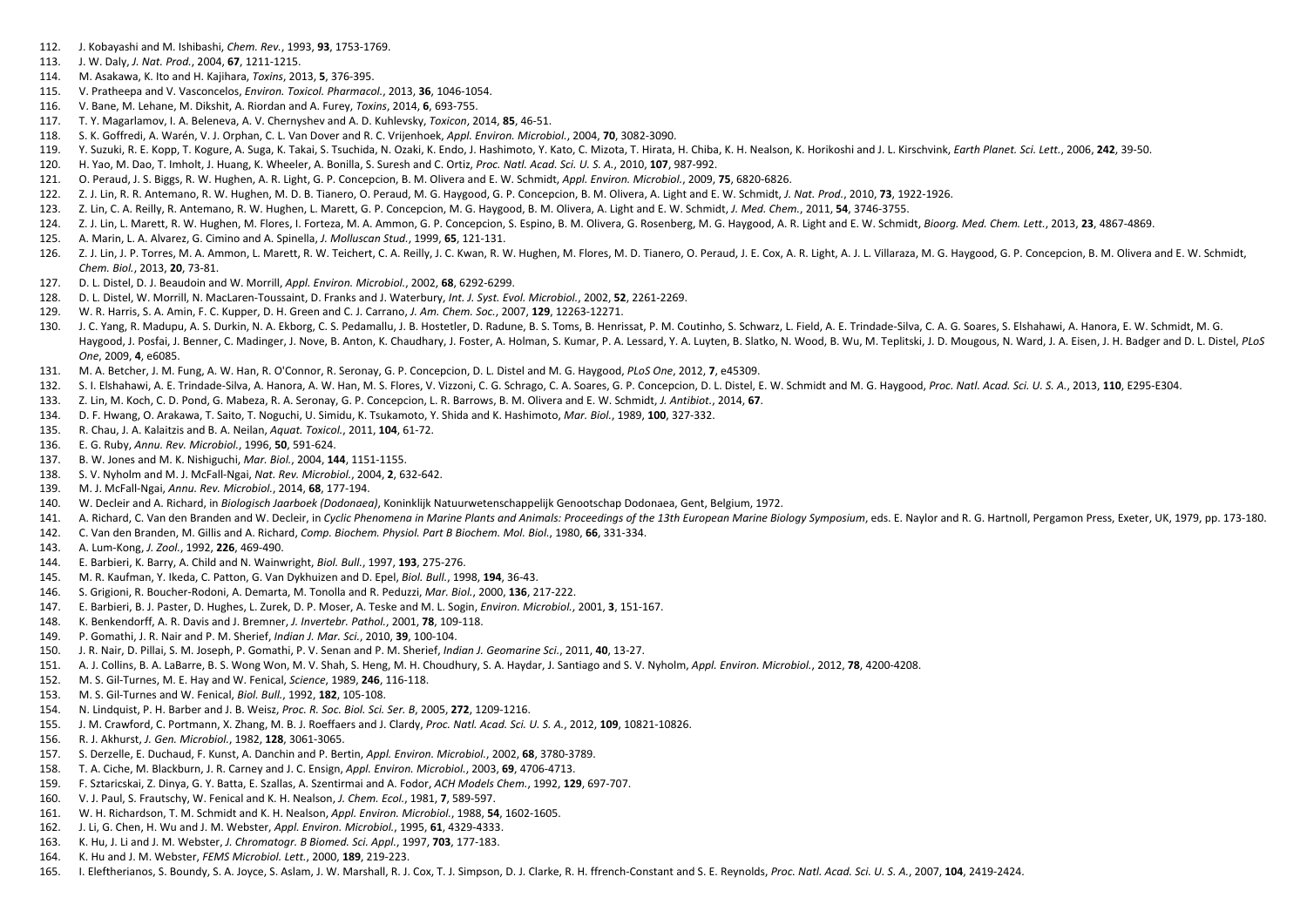- 166. L. Lango-Scholey, A. O. Brachmann, H. B. Bode and D. J. Clarke, *PLoS One*, 2013, **8**, e82152.
- 167. A. O. Brachmann, S. A. Joyce, H. Jenke-Kodama, G. Schwar, D. J. Clarke and H. B. Bode, *Chembiochem*, 2007, **8**, 1721-1728.
- 168. K. Hu, J. Li, W. Wang, H. Wu, H. Lin and J. M. Webster, *Can. J. Microbiol.*, 1998, **44**, 1072-1077.
- 169. N. E. Boemare, M. H. Boyergiglio, J. O. Thaler, R. J. Akhurst and M. Brehelin, *Appl. Environ. Microbiol.*, 1992, **58**, 3032-3037.
- 170. S. Sharma, N. Waterfield, D. Bowen, T. Rocheleau, L. Holland, R. James and R. ffrench-Constant, *FEMS Microbiol. Lett.*, 2002, **214**, 241-249.
- 171. R. ffrench-Constant, N. Waterfield, P. Daborn, S. Joyce, H. Bennett, C. Au, A. Dowling, S. Boundy, S. Reynolds and D. Clarke, *FEMS Microbiol. Rev.*, 2003, **26**, 433-456.
- 172. J. Jarosz, *Parasitology*, 1996, **112**, 545-552.
- 173. M. E. Baur, H. K. Kaya and D. R. Strong, *Biol. Control*, 1998, **12**, 231-236.
- 174. P. J. Isaacson and J. M. Webster, *J. Invertebr. Pathol.*, 2002, **79**, 146-153.
- 175. X. S. Zhou, H. K. Kaya, K. Heungens and H. Goodrich-Blair, *Appl. Environ. Microbiol.*, 2002, **68**, 6202-6209.
- 176. S. W. Fuchs, F. Grundmann, M. Kurz, M. Kaiser and H. B. Bode, *Chembiochem*, 2014, **15**, 512-516.
- 177. B. V. McInerney, R. P. Gregson, M. J. Lacey, R. J. Akhurst, G. R. Lyons, S. H. Rhodes, D. R. Smith, L. M. Engelhardt and A. H. White, *J. Nat. Prod.*, 1991, **54**, 774-784.
- 178. J. Li, K. Hu and J. M. Webster, *Chem. Heterocycl. Compd.*, 1998, **34**, 1331-1339.
- 179. F. Grundmann, M. Kaiser, M. Kurz, M. Schiell, A. Batzer and H. B. Bode, *RSC Advances*, 2013, **3**, 22072-22077.
- 180. B. V. McInerney, W. C. Taylor, M. J. Lacey, R. J. Akhurst and R. P. Gregson, *J. Nat. Prod.*, 1991, **54**, 785-795.
- 181. G. Lang, T. Kalvelage, A. Peters, J. Wiese and J. F. Imhoff, *J. Nat. Prod.*, 2008, **71**, 1074-1077.
- 182. J. M. Crawford, C. Portmann, R. Kontnik, C. T. Walsh and J. Clardy, *Org. Lett.*, 2011, **13**, 5144-5147.
- 183. D. Ji, Y. Yi, G. H. Kang, Y. H. Choi, P. Kim, N. I. Baek and Y. Kim, *FEMS Microbiol. Lett.*, 2004, **239**, 241-248.
- 184. J. Li, G. Chen and J. M. Webster, *Can. J. Microbiol.*, 1997, **43**, 770-773.
- 185. J. O. Thaler, S. Baghdiguian and N. Boemare, *Appl. Environ. Microbiol.*, 1995, **61**, 2049-2052.
- 186. N. Boemare, A. Givaudan, M. Brehelin and C. Laumond, *Symbiosis*, 1997, **22**, 21-45.
- 187. H. Hawlena, F. Bashey and C. M. Lively, *Ecol. Evol.*, 2012, **2**, 2516-2521.
- 188. D. K. Aanen, H. H. de Fine Licht, A. J. Debets, N. A. Kerstes, R. F. Hoekstra and J. J. Boomsma, *Science*, 2009, **326**, 1103-1106.
- 189. A. A. Visser, T. Nobre, C. R. Currie, D. K. Aanen and M. Poulsen, *Microb. Ecol.*, 2012, **63**, 975-985.
- 190. G. Carr, M. Poulsen, J. L. Klassen, Y. Hou, T. P. Wyche, T. S. Bugni, C. R. Currie and J. Clardy, *Org. Lett.*, 2012, **14**, 2822-2825.
- 191. R. J. Dillon and A. K. Charnley, *J. Invertebr. Pathol.*, 1995, **66**, 72-75.
- 192. R. Dillon and K. Charnley, *Res. Microbiol.*, 2002, **153**, 503-509.
- 193. R. J. Dillon, C. T. Vennard, A. Buckling and A. K. Charnley, *Ecol. Lett.*, 2005, **8**, 1291-1298.
- 194. T. A. Hendry, M. S. Hunter and D. A. Baltrus, *Appl. Environ. Microbiol.*, 2014, **88**, 7161-7168.
- 195. C. Vorburger, L. Gehrer and P. Rodriguez, *Biol. Lett.*, 2010, **6**, 109-111.
- 196. K. M. Oliver, J. A. Russell, N. A. Moran and M. S. Hunter, *Proc. Natl. Acad. Sci. U. S. A.*, 2003, **100**, 1803-1807.
- 197. N. A. Moran, P. H. Degnan, S. R. Santos, H. E. Dunbar and H. Ochman, *Proc. Natl. Acad. Sci. U. S. A.*, 2005, **102**, 16919-16926.
- 198. K. M. Oliver, N. A. Moran and M. S. Hunter, *Proc. Natl. Acad. Sci. U. S. A.*, 2005, **102**, 12795-12800.
- 199. P. H. Degnan and N. A. Moran, *Appl. Environ. Microbiol.*, 2008, **74**, 6782-6791.
- 200. K. M. Oliver and N. A. Moran, in *Defensive mutualism in microbial symbiosis*, eds. J. F. White and M. S. Torres, CRC Press, Boca Raton, FL, USA, 2009, pp. 129-148.
- 201. C. Vorburger, C. Sandrock, A. Gouskov, L. E. Castañeda and J. Ferrari, *Evolution*, 2009.
- 202. M. Schmid, R. Sieber and Y. S. Zimmermann, *Funct. Ecol.*, 2012, **26**, 207-215.
- 203. C. L. Scarborough, J. Ferrari and H. C. J. Godfray, *Science*, 2005, **310**, 1781-1781.
- 204. P. Łukasik, M. van Asch, H. Guo and J. Ferrari, *Ecol. Lett.*, 2013, **16**, 214-218.
- 205. B. J. Parker, C. J. Spragg, B. Altincicek and N. M. Gerardo, *Appl. Environ. Microbiol.*, 2013, **79**, 2455-2458.
- 206. A. Nakabachi, R. Ueoka, K. Oshima, R. Teta, A. Mangoni, M. Gurgui, N. J. Oldham, G. van Echten-Deckert, K. Okamura, K. Yamamoto, H. Inoue, M. Ohkuma, Y. Hongoh, S.-y. Y. Miyagishima, M. Hattori, J. Piel and T. Fukatsu 1478-1484.
- 207. A. K. Hansen, G. Jeong, T. D. Paine and R. Stouthamer, *Appl. Environ. Microbiol.*, 2007, **73**, 7531-7535.
- 208. C. Kobayashi, Y. Fukasawa, D. Hirose and M. Kato, *Evol. Ecol.*, 2008, **22**, 711-722.
- 209. X. Li, G. Wheeler and J. Ding, *Arthropod Plant Interact.*, 2012, **6**, 417-424.
- 210. L. Wang, Y. Feng, J. Tian, M. Xiang, J. Sun, J. Ding, W.-B. Yin, M. Stadler, Y. Che and X. Liu, *ISME Journal*, 2015.
- 211. T. S. Davis, R. W. Hofstetter, J. T. Foster, N. E. Foote and P. Keim, *Microb. Ecol.*, 2011, **61**, 626-634.
- 212. J. J. Scott, D. C. Oh, M. C. Yuceer, K. D. Klepzig, J. Clardy and C. R. Currie, *Science*, 2008, **322**, 63-63.
- 213. D. C. Oh, J. J. Scott, C. R. Currie and J. Clardy, *Org. Lett.*, 2009, **11**, 633-636.
- 214. J. A. V. Blodgett, D. C. Oh, S. G. Cao, C. R. Currie, R. Kolter and J. Clardy, *Proc. Natl. Acad. Sci. U. S. A.*, 2010, **107**, 11692-11697.
- 215. T. Nakashima, T. Iizuka, K. Ogura, M. Maeda and T. Tanaka, *J. Fac. Agric. Hokkaido Univ.*, 1982, **61**, 60-72.
- 216. T. H. Hsiao, in *The Ecology of Agricultural Pests: Biochemical Approaches*, eds. E. O. C. Symondson and J. E. Liddell, Chapman and Hall, London, UK, 1996, p. 517.
- 217. T. Matsumoto, M. Yanagiya, S. Maeno and S. Yasuda, *Tetrahedron Lett.*, 1968, **60**, 6297-6300.
- 218. R. L. L. Kellner and K. Dettner, *Oecologia*, 1996, **107**, 293-300.
- 219. R. L. Kellner, *Entomol. Exp. Appl.*, 1999, **93**.
- 220. R. L. Kellner, *J. Insect Physiol.*, 2001, **47**, 475-483.
- 221. R. L. L. Kellner, *Chemoecology*, 2001, **11**, 127-130.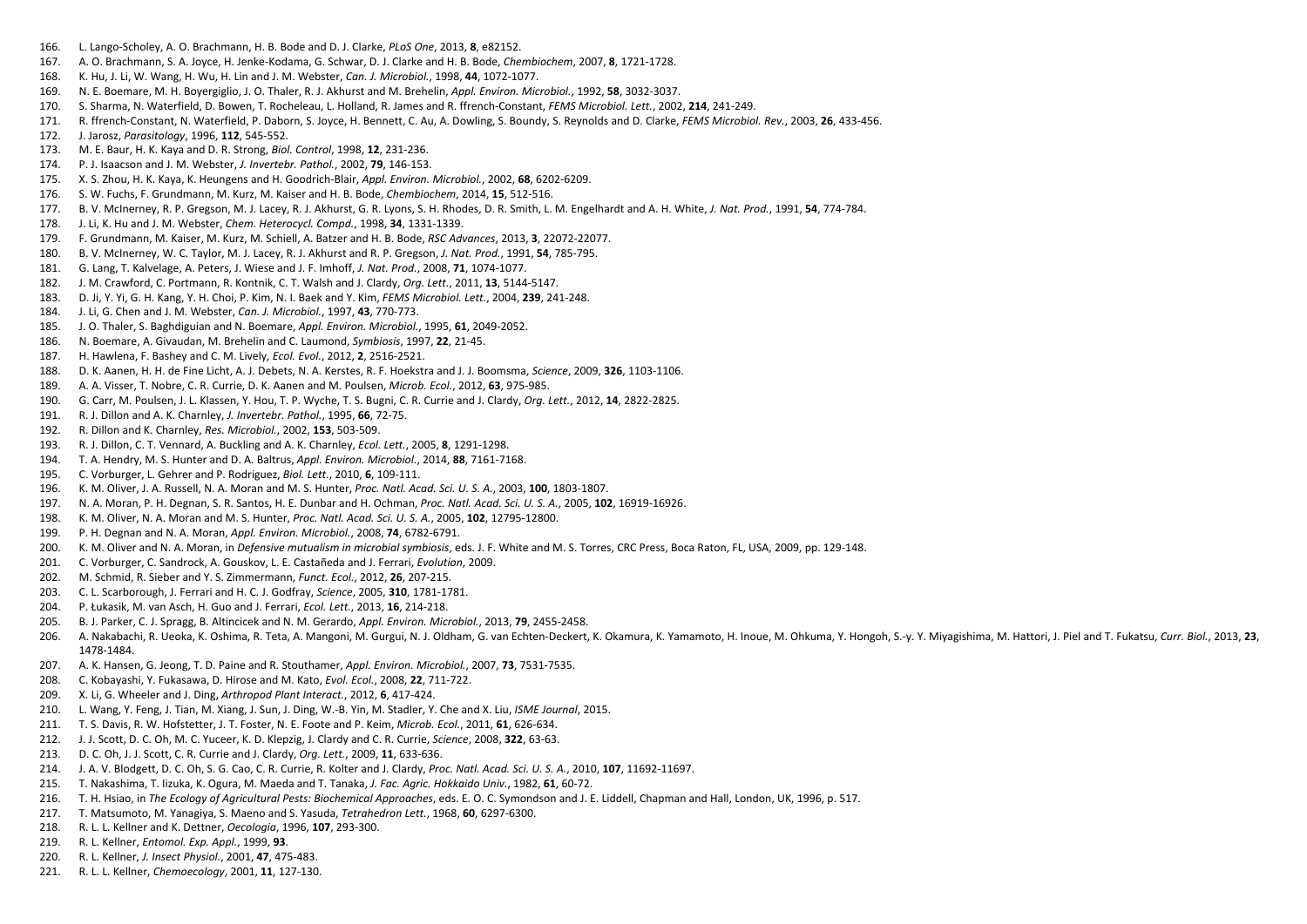- 222. R. L. L. Kellner, *Insect Biochem. Mol. Biol.*, 2002, **32**, 389-395.
- 223. J. Piel, I. Hofer and D. Hui, *J. Bacteriol.*, 2004, **186**, 1280-1286.
- 224. Z. Liu, X. Wu, J. Wang and F. Huang, *Agric. Sci. China*, 2009, **8**, 1339-1350.
- 225. H. Thoetkiattikul, M. H. Beck and M. R. Strand, *Proc. Natl. Acad. Sci. U. S. A.*, 2005, **102**, 11426-11431.
- 226. N. E. Beckage and J.-M. Drezen, *Parasitoid viruses: symbionts and pathogens*, Academic Press, San Diego, CA, USA, 2012.
- 227. M. R. Strand and G. R. Burke, *PLoS Pathog.*, 2012, **8**, e1002757.
- 228. C. R. Currie, J. A. Scott, R. C. Summerbell and D. Malloch, *Nature*, 1999, **398**, 701-704.
- 229. C. R. Currie and A. E. Stuart, *Proc. R. Soc. Biol. Sci. Ser. B*, 2001, **268**, 1033-1039.
- 230. C. R. Currie, M. Poulsen, J. Mendenhall, J. J. Boomsma and J. Billen, *Science*, 2006, **311**, 81-83.
- 231. N. M. Gerardo, S. R. Jacobs, C. R. Currie and U. G. Mueller, *PLoS Biol.*, 2006, **4**, 1358-1363.
- 232. D. C. Oh, M. Poulsen, C. R. Currie and J. Clardy, *Nat. Chem. Biol.*, 2009, **5**, 391-393.
- 233. R. Sen, H. D. Ishak, D. Estrada, S. E. Dowd, E. Hong and U. G. Mueller, *Proc. Natl. Acad. Sci. U. S. A.*, 2009, **106**, 17805-17810.
- 234. M. J. Cafaro, M. Poulsen, A. E. F. Little, S. L. Price, N. M. Gerardo, B. Wong, A. E. Stuart, B. Larget, P. Abbot and C. R. Currie, Proc. R. Soc. Biol. Sci. Ser. B, 2011, 278, 1814-1822.
- 235. I. Schoenian, M. Spiteller, M. Ghaste, R. Wirth, H. Herz and D. Spiteller, *Proc. Natl. Acad. Sci. U. S. A.*, 2011, **108**, 1955-1960.
- 236. G. Carr, E. R. Derbyshire, E. Caldera, C. R. Currie and J. Clardy, *J. Nat. Prod.*, 2012, **75**, 1806-1809.
- 237. C. Kost, T. Lakatos, I. Bottcher, W. R. Arendholz, M. Redenbach and R. Wirth, *Naturwissenschaften*, 2007, **94**, 821-828.
- 238. S. Haeder, R. Wirth, H. Herz and D. Spiteller, *Proc. Natl. Acad. Sci. U. S. A.*, 2009, **106**, 4742-4746.
- 239. J. Barke, R. F. Seipke, S. Gruschow, D. Heavens, N. Drou, M. J. Bibb, R. J. Goss, D. W. Yu and M. I. Hutchings, *BMC Biol.*, 2010, **8**, 10.
- 240. T. D. Zucchi, A. S. Guidolin and F. L. Consoli, *Microbiol. Res.*, 2011, **166**, 68-76.
- 241. R. F. Seipke, M. Kaltenpoth and M. I. Hutchings, *FEMS Microbiol. Rev.*, 2011, **36**, 862-876.
- 242. S. C. Carreiro, F. C. Pagnocca, M. Bacci, O. C. Bueno, M. J. A. Hebling and W. J. Middelhoven, *Folia Microbiol.*, 2002, **47**, 259-262.
- 243. A. Rodrigues, R. Cable, U. Mueller, M. Bacci, Jr. and F. Pagnocca, *Antonie Van Leeuwenhoek*, 2009, **96**, 331-342.
- 244. A. Hervey and M. S. R. Nair, *Mycologia*, 1979, **71**, 1064-1066.
- 245. Y. Wang, U. Mueller and J. Clardy, *J. Chem. Ecol.*, 1999, **25**, 935-941.
- 246. S. A. Van Bael, H. Fernandez-Marin, M. C. Valencia, E. I. Rojas, W. T. Wcislo and E. A. Herre, *Proc. R. Soc. Biol. Sci. Ser. B*, 2009, **276**, 2419-2426.
- 247. M. Kaltenpoth, W. Gottler, G. Herzner and E. Strohm, *Curr. Biol.*, 2005, **15**, 475-479.
- 248. M. Kaltenpoth, *Trends Microbiol.*, 2009, **17**, 529-535.
- 249. J. Kroiss, M. Kaltenpoth, B. Schneider, M.-G. G. Schwinger, C. Hertweck, R. K. Maddula, E. Strohm and A. Svatos, *Nat. Chem. Biol.*, 2010, **6**, 261-263.
- 250. S. Koehler, J. Doubsky and M. Kaltenpoth, *Front. Zool.*, 2013, **10**, 13.
- 251. S. Koehler and M. Kaltenpoth, *J. Chem. Ecol.*, 2013, **39**, 978-988.
- 252. M. Gilliam, S. Taber Iii, B. J. Lorenz and D. B. Prest, *J. Invertebr. Pathol.*, 1988, **52**, 314-325.
- 253. M. Gilliam, *FEMS Microbiol. Lett.*, 1997, **155**, 1-10.
- 254. D. L. Cox-Foster, S. Conlan, E. C. Holmes, G. Palacios, J. D. Evans, N. A. Moran, P.-L. L. Quan, T. Briese, M. Hornig, D. M. Geiser, V. Martinson, D. vanEngelsdorp, A. L. Kalkstein, A. Drysdale, J. Hui, J. Zhai, L. Cu Egholm, J. S. Pettis and W. I. Lipkin, *Science*, 2007, **318**, 283-287.
- 255. E. Forsgren, T. C. Olofsson, A. Vásquez and I. Fries, *Apidologie*, 2010, **41**, 99-108.
- 256. V. G. Martinson, J. Moy and N. A. Moran, *Appl. Environ. Microbiol.*, 2012, **78**, 2830-2840.
- 257. N. A. Moran, A. K. Hansen, J. E. Powell and Z. L. Sabree, *PLoS One*, 2012, **7**, e36393.
- 258. A. Vásquez, E. Forsgren, I. Fries, R. J. Paxton, E. Flaberg, L. Szekely and T. C. Olofsson, *PLoS One*, 2012, **7**, e33188.
- 259. T. C. Olofsson, E. Butler, P. Markowicz, C. Lindholm, L. Larsson and A. Vásquez, *Int. Wound J.*, 2014.
- 260. R. J. Cano, M. K. Borucki, M. Higby-Schweitzer, H. N. Poinar, G. O. Poinar and K. J. Pollard, *Appl. Environ. Microbiol.*, 1994, **60**, 2164-2167.
- 261. R. J. Cano and M. K. Borucki, *Science*, 1995, **268**, 1060-1064.
- 262. H. Koch and P. Schmid-Hempel, *Proc. Natl. Acad. Sci. U. S. A.*, 2011, **108**, 19288-19292.
- 263. H. Koch and P. Schmid-Hempel, *Microb. Ecol.*, 2011, **62**, 121-133.
- 264. V. G. Martinson, B. N. Danforth, R. L. Minckley, O. Rueppell, S. Tingek and N. A. Moran, *Mol. Ecol.*, 2011, **20**, 619-628.
- 265. W. K. Kwong and N. A. Moran, *Int. J. Syst. Evol. Microbiol.*, 2013, **63**, 2008-2018.
- 266. D. P. Cariveau, J. Elijah Powell, H. Koch, R. Winfree and N. A. Moran, *ISME J.*, 2014, **8**, 2369–2379.
- 267. W. K. Kwong, P. Engel, H. Koch and N. A. Moran, *Proc. Natl. Acad. Sci. U. S. A.*, 2014, **111**, 11509-11514.
- 268. V. G. Martinson, T. Magoc, H. Koch, S. L. Salzberg and N. A. Moran, *Appl. Environ. Microbiol.*, 2014, **80**, 3793-3803.
- 269. X. Pan, G. Zhou, J. Wu, G. Bian, P. Lu, A. S. Raikhel and Z. Xi, *Proc. Natl. Acad. Sci. U. S. A.*, 2012, **109**, E23-E31.
- 270. E. Rances, H. Y. Yixin, M. Woolfit and E. A. McGraw, *PLoS Pathog.*, 2012, **8**, e1002548.
- 271. R. L. Glaser and M. A. Meola, *PLoS One*, 2010, **5**, e11977.
- 272. L. M. Hedges, J. C. Brownlie, S. L. O'Neill and K. N. Johnson, *Science*, 2008, **332**, 702-702.
- 273. L. Teixeira, Á. Ferreira and M. Ashburner, *PLoS Biol.*, 2008, **6**, e1000002.
- 274. J. Jaenike, R. Unckless, S. N. Cockburn, L. M. Boelio and S. J. Perlman, *Science*, 2010, **329**, 212-215.
- 275. J. Xie, I. Vilchez and M. Mateos, *PLoS One*, 2010, **5**, e12149.
- 276. M. Rohlfs and L. Kurschner, *J. Appl. Entomol.*, 2010, **134**, 667-671.
- 277. P. T. Hamilton, J. S. Leong, B. F. Koop and S. J. Perlman, *Mol. Ecol.*, 2014, **23**, 1558-1570.